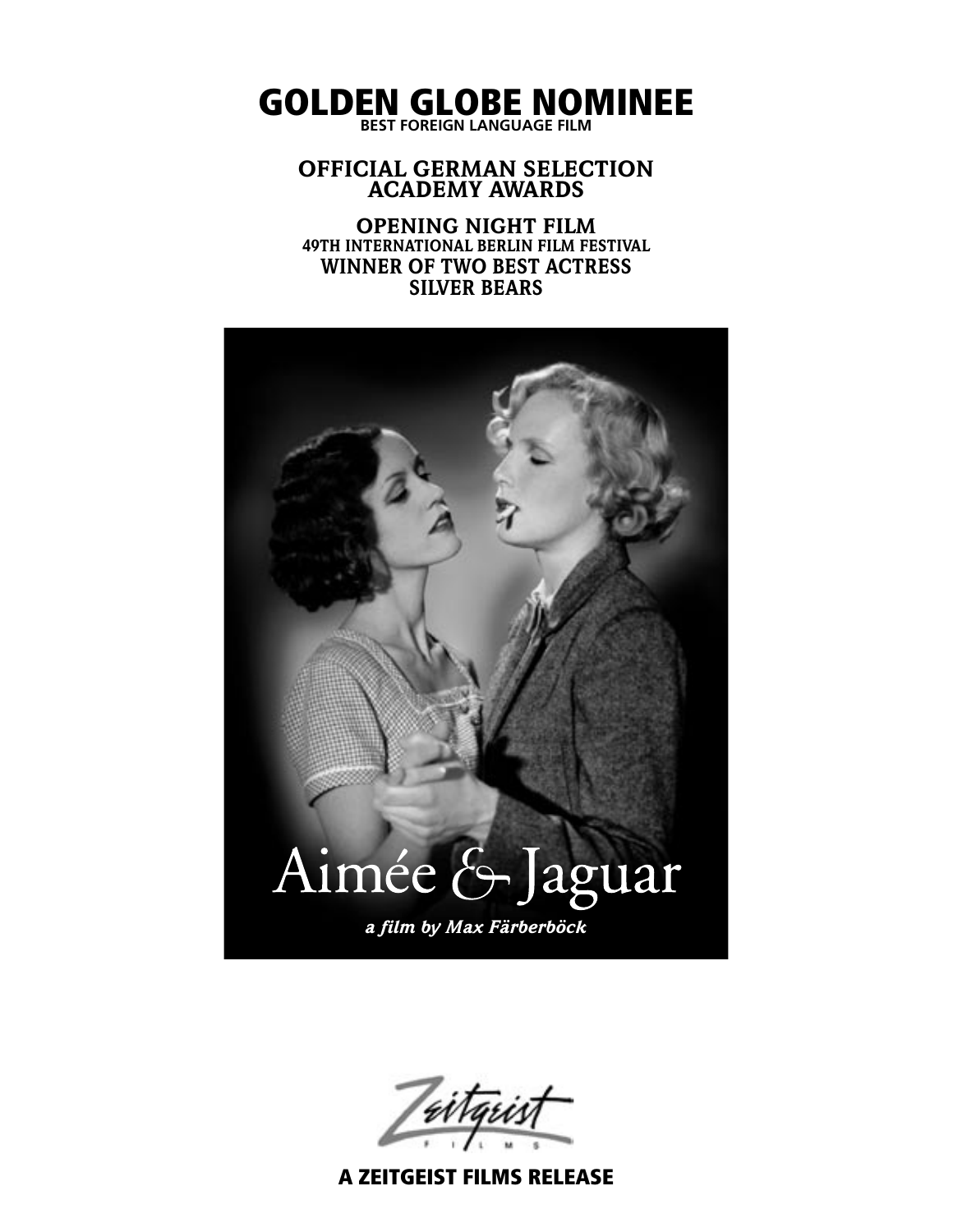# Aimée & Jaguar

#### *a film by Max Färberböck*

*starring* Maria Schrader Juliane Köhler Johanna Wokalek Heike Makatsch Elisabeth Degen Detlev Buck Peter Weck Inge Keller

*directed by* Max Färberböck

*written by* Max Färberböck and Rona Munro

> *based on the book by* Erica Fischer

*Producers* Günter Rohrbach and Hanno Huth

> *Germany, 1999, Color Running time: 125 minutes Format: 1:1.85 Sound: Dolby Digital Stereo*

#### A ZEITGEIST FILMS RELEASE

247 CENTRE ST • 2ND FL NEW YORK • NY 10013 TEL (212) 274-1989 • FAX (212) 274-1644 mail@zeitgeistfilm.com www.zeitgeistfilm.com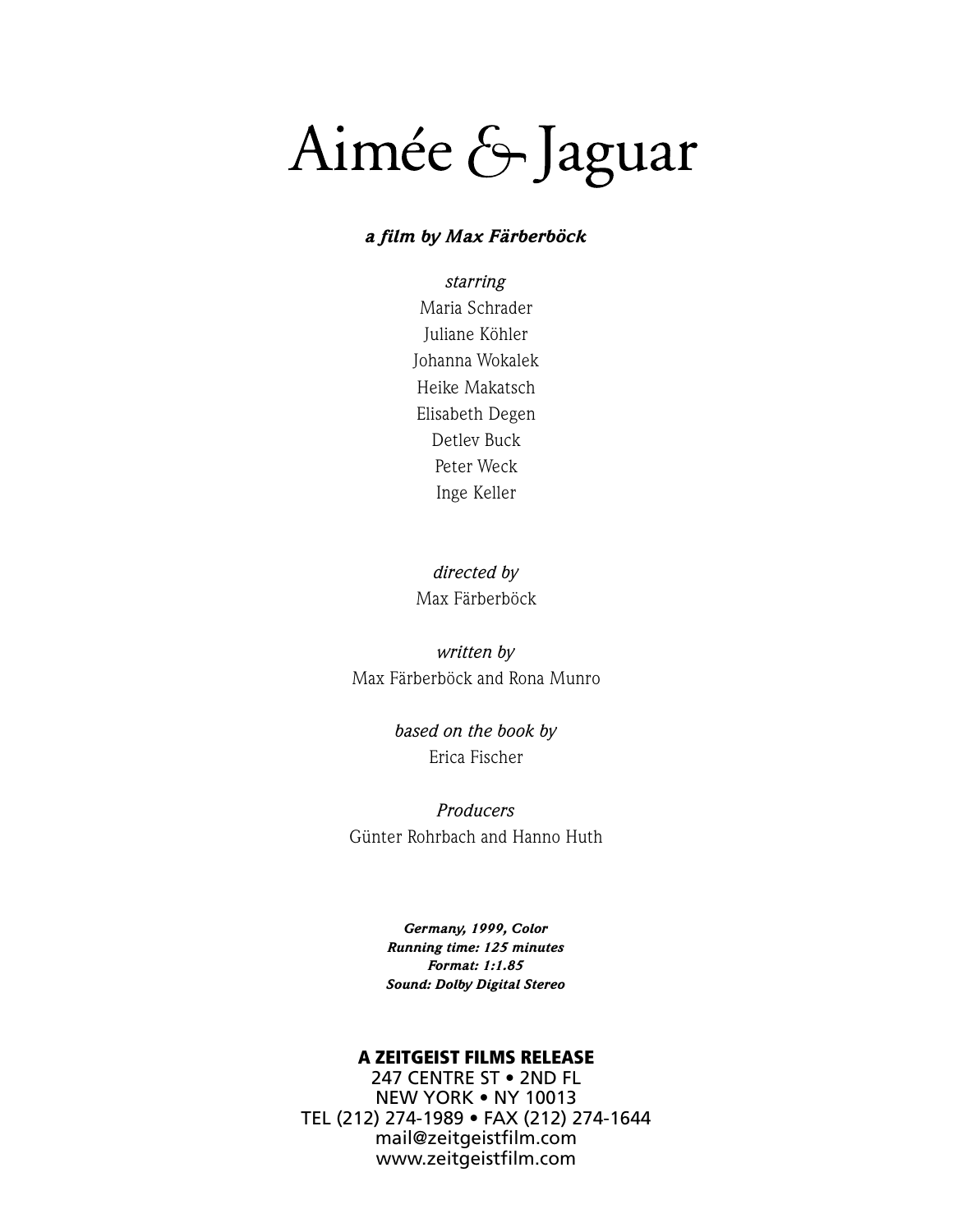# Aimée & Jaguar

### *Introduction*

In 1943, while the Allies are bombing Berlin and the Gestapo is purging the capital of Jews, a dangerous love affair blossoms between two women. One of them, Lilly Wust (Juliane Köhler), married and the mother of four sons, enjoys the privileges of her stature as an exemplar of Nazi motherhood. For her, this affair will be the most decisive experience of her life. For the other woman, Felice Schragenheim (Maria Schrader), a Jewess and member of the underground, their love fuels her with the hope that she will survive.

A half-century later, Lilly Wust told her incredible story to writer Erica Fischer, and the book, AIMÉE & JAGUAR, first published in 1994 immediately became a bestseller and has since been translated into eleven languages. Max Färberböck's debut film, based on Fischer's book, is the true story of this extraordinary relationship. The film was nominated for a 1999 Golden Globe Award and was Germany's submission for this year's Best Foreign Language Film Oscar. Both actresses received Silver Bears at the 1999 Berlin International Film Festival for their portrayals of "Aimée" and "Jaguar".

Today Lilly Wust is 86 years old and lives in Berlin.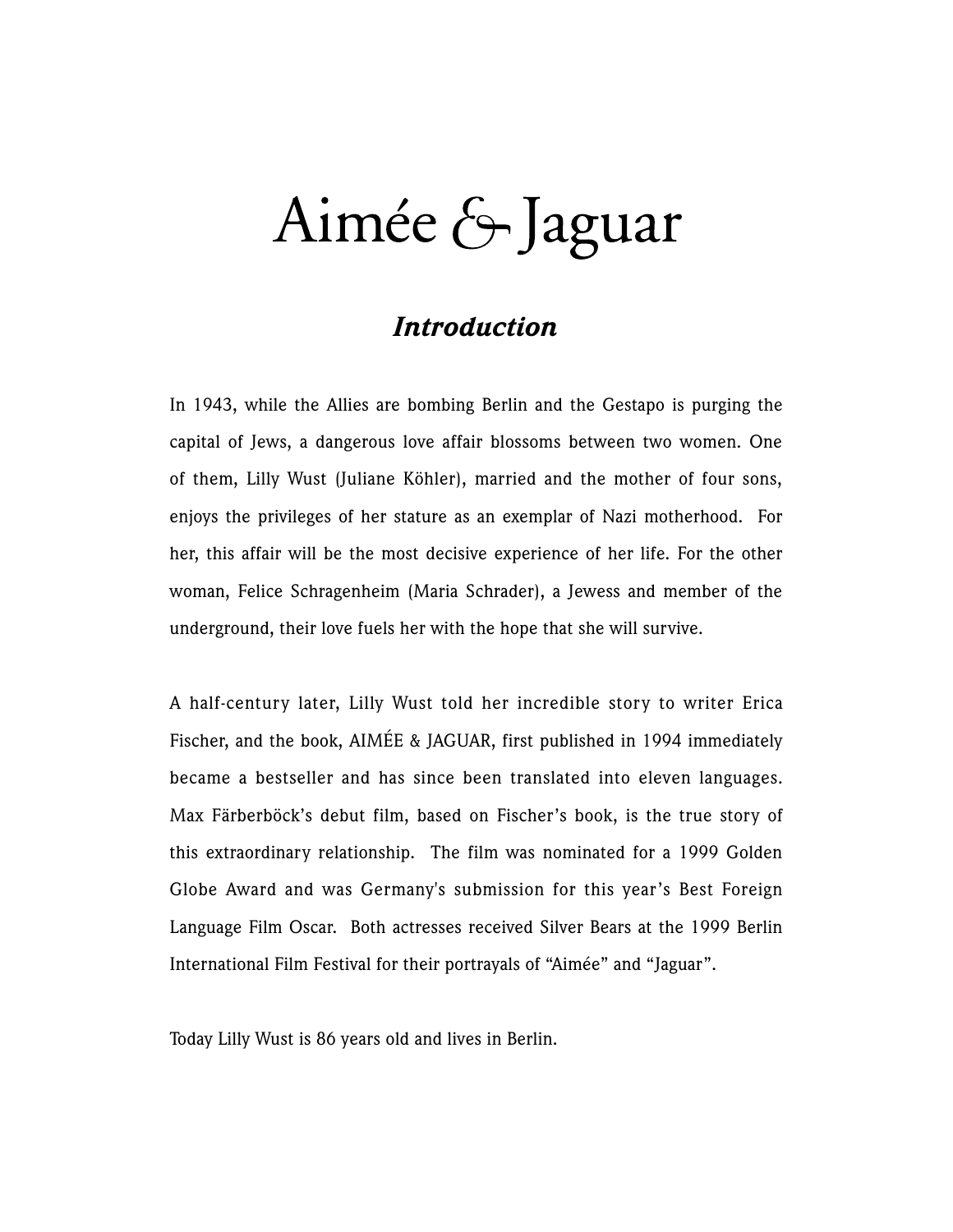## *Cast*

Felice Schragenheim (Jaguar) Maria Schrader Lilly Wust ( Aimée ) Juliane Köhler Ilse Johanna Wokalek Klärchen Heike Makatsch Lotte Elisabeth Degen Günther Wust Detlev Buck Lilly (today) Inge Keller Ilse ( today ) Kyra Mladeck Mrs. Jäger Margit Bendokat Werner Lause Jochen Stern Editor in chief Keller Peter Weck Stefan Schmidt H. C. Blumenberg Father Kappler Klaus Manchen Mother Kappler Sarah Camp Erika Desirée Nick Maria Patrizia Moresco Marlene Karin Friesecke Fritz Borchert Dani Levy Grandma Hulda Lya Dulitzkaya Mr. Ude Klaus Koennecke Mrs. Ude Barbara Focke Tanja Dorkas Kiefer Conductor Werner Rehm Ernst Biermösl Rüdiger Hacker Mr. Pohl Peer Jäger Mrs. Pohl Anette Felber Lieutenant Bastian Trost Blonde Woman Rosel Zech Brummer Carl Heinz Choynski Eckert Ulrich Matthes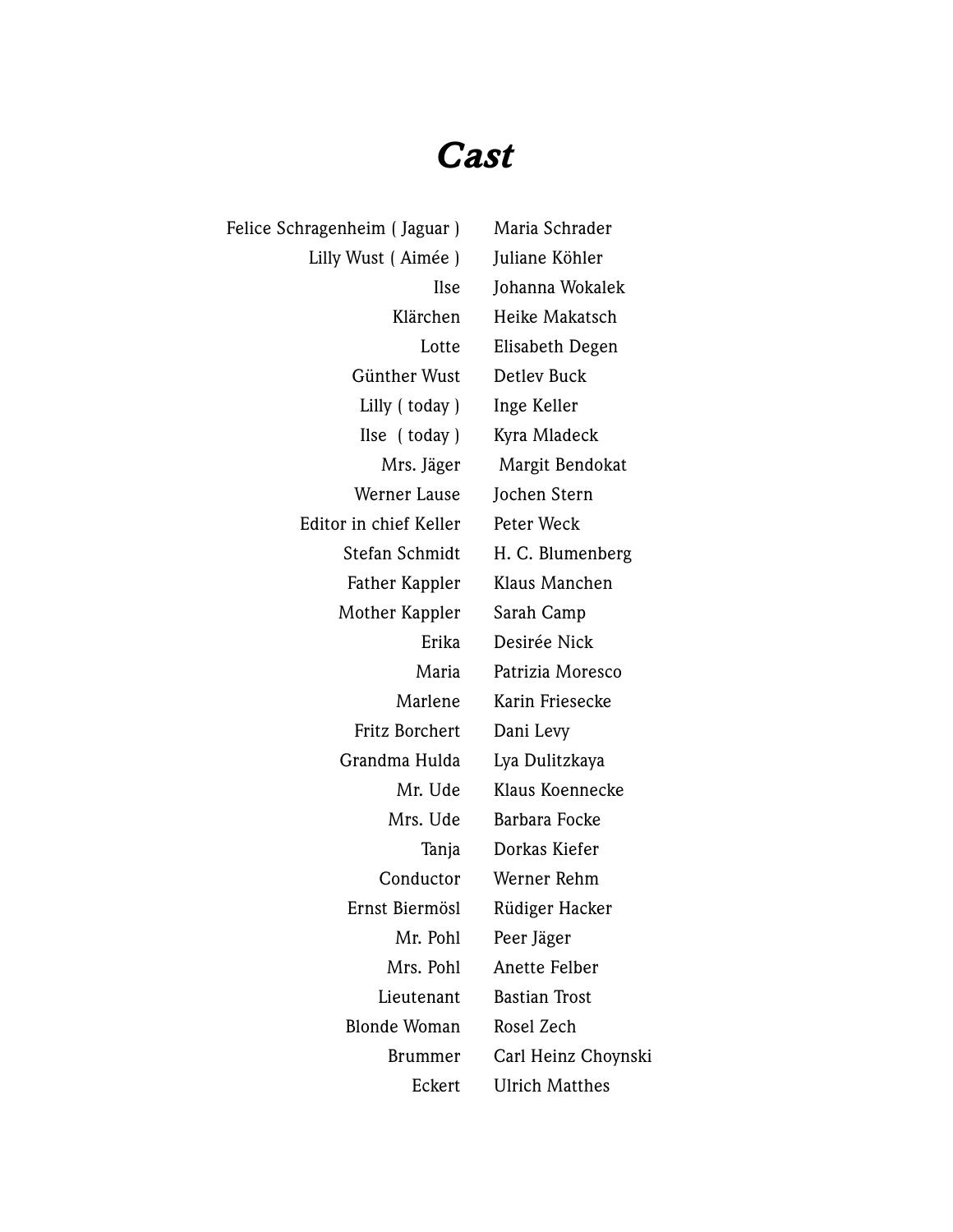## *Credits*

| directed by               | Max Färberböck        |
|---------------------------|-----------------------|
| written by                | Max Färberböck        |
|                           | and Rona Munro        |
| based on the book by      | Erica Fischer         |
| Producers                 | Günter Rohrbach       |
|                           | Hanno Huth            |
| <b>Associate Producer</b> | Gerhard von Halem     |
| Line Producer             | Stefaan Schieder      |
| <b>Production Manager</b> | Mathias Schwerbrock   |
| Director of Photography   | Tony Imi Bsc          |
| Sound                     | Benjamin Schubert     |
| Editor                    | Barbara Hennings      |
| Set Design                | Albrecht Konrad       |
|                           | Uli Hanisch           |
| Costume Designer          | Barbara Baum          |
| Make up and Hair          | Gerlinde Kunz         |
|                           | <b>Gerhard Nemetz</b> |
|                           | <b>Horst Allert</b>   |
| Casting                   | Risa Kes Casting      |
| Still photography         | Jürgen Olczyk         |
| Composer                  | Jan A. P. Kaczmarek   |
| <b>Visual Effects</b>     | FuturEffects          |
|                           | Frank Schlegel        |
|                           | <b>Morton McAdams</b> |
| Mix                       | Michael Kranz         |
| Sound Design              | Hubert Bartholomae    |
|                           | Fritz Dosch           |

AIMÉE & JAGUAR was shot over a period of 56 days at the Everest Studios in Cologne-Godorf, and on location in North Rhine Westphalia, Berlin and Wroclaw. Editing and visual post-production took place in Hamburg, sound mixing in Munich.

The film was funded by the Filmboard Berlin Brandenburg, the Filmstiftung of North Rhine Westphalia, the FilmFernsehFonds of Bavaria, the FilmFörderung of Hamburg and the Film funding department of the German Ministry of the Interior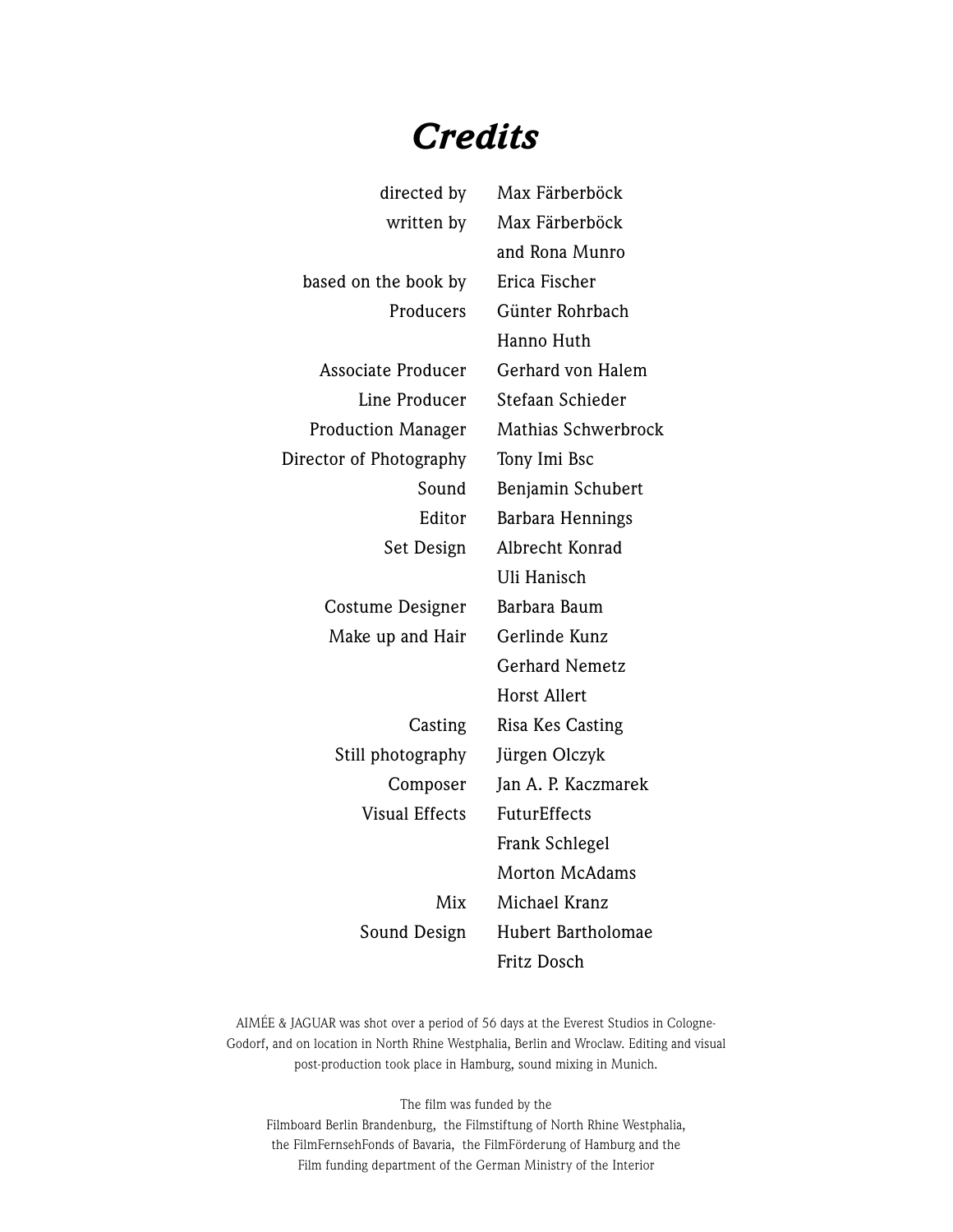

*Synopsis*

**B**erlin 1997. An estate agent and clients are looking around a slightly delapidated flat. An old lady is sitting next to her belongings, waiting to go into an old people's home. Over half a century ago, in the middle of the second world war, this flat was a meeting point for young people and a hideout for outsiders. Lilly Wust (Juliane Köhler) leads a conventional life, not suspecting that she will soon be the central figure in extraordinary events. In 1943 she is in her late twenties, has four children, and is a good housewife, although she frequently has lovers. Her husband Günther (Detlev Buck), a soldier on active duty, also has affairs. The couple lives a bourgeois life, but not repressed, as far as sex is concerned.

At a concert, Lilly meets a young woman in passing who will turn her life upside down. At first she knows nothing about Felice Schragenheim (Maria Schrader), neither that she is friends with Lilly´s maid, Ilse, nor that she is Jewish and living in the underground.

**There is no particular reason why the brief encounter between the two women should have consequences,** since both women are preoccupied with their own survival. Every night there are bombing raids over Berlin, Lilly has to care for her children, and Felice is constantly in danger of being arrested by the Gestapo. Fate brings the two women together a second time, and Lilly feels that she is the object of Felice's desires. She is attracted and fascinated, but also confused. Felice is completely different from all the women Lilly has met so far in her life. She is more self-confident, energetic and intelligent. Felice's women friends also have these qualities, which bewilder Lilly.

**O**ne day Felice embraces Lilly and kisses her on the mouth in a way Lilly has never experienced before. She is shocked, slaps Felice, and turns away from her; and yet she feels that something has begun from which she will not be able to escape. A passionate love affair begins amidst the bombing raids and the threat of persecution. The two women write letters and poems to one another almost every day. They call one another Aimée (Lilly) and Jaguar (Felice). But Lilly does not really know much about this woman Felice, who disappears for days on end without satisfactory explanation. Eventually, Lilly is overcome by jealousy and Felice is forced to admit that she is Jewish. Felice, who is working for a Nazi newspaper under a false name and delivering information to a resistance group, knows how dangerous this admission could be, since Lilly's husband is clearly a Nazi and there is a bust of Hitler in Lilly's flat.

*B*ut Lilly surpasses herself; she lets Felice move into her flat and divorces her husband. The two women make a pact of love and marriage. They try to block out the dreadful reality of war and persecution, but it catches up with them. One hot day in August 1944, after an outing to the banks of the Havel where they swam, played around and photographed one another, the Gestapo is waiting in Lilly's flat...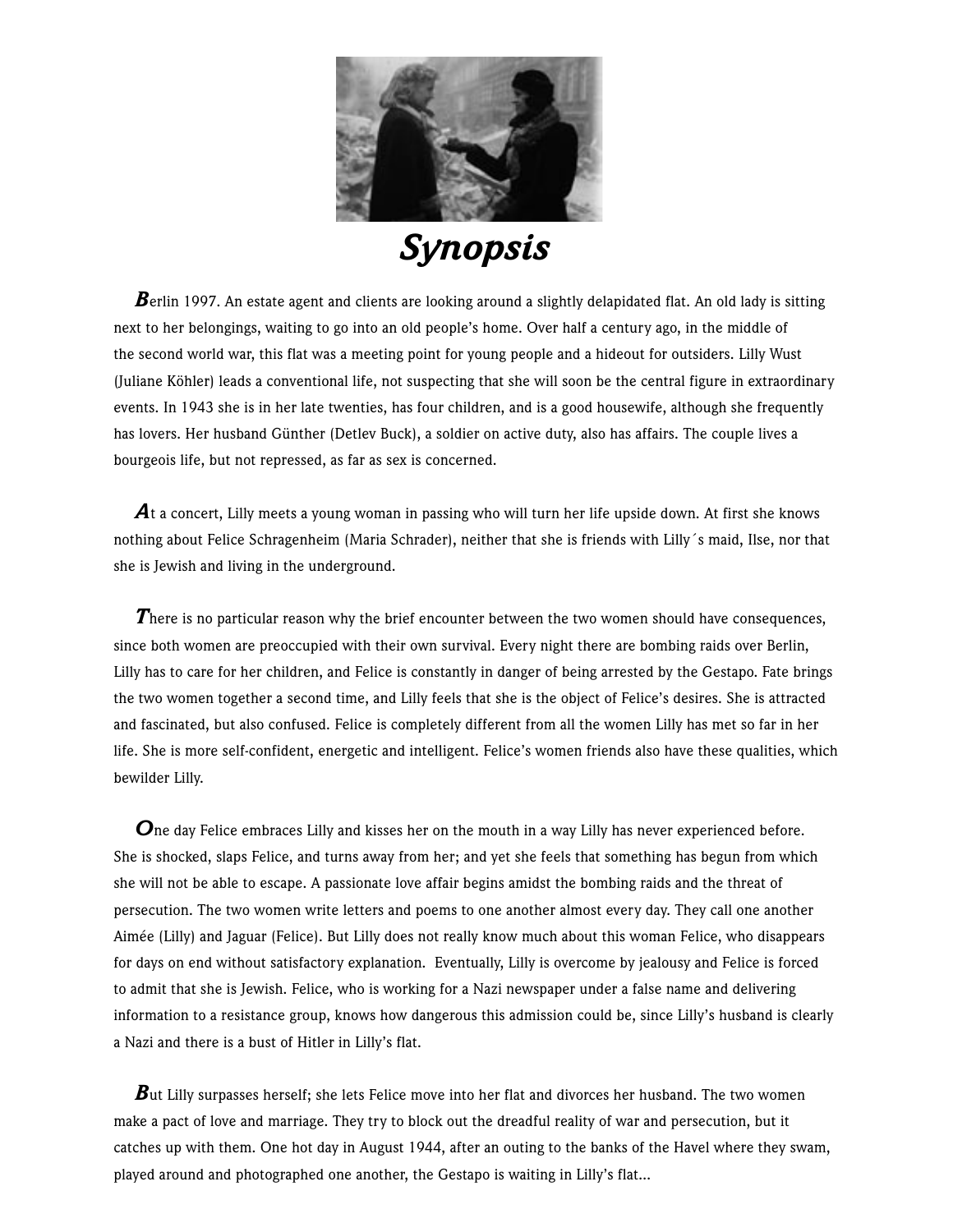## *Backgr ound: Berlin 1943-44 The "Battle of Berlin"*

After a light bombardment in mid-January 1943, a second series of attacks began on the night of the 1st-2nd March, mostly consisting of incendiary bombs and mines weighing 1800 kg, composed almost entirely of dynamite, and causing considerable damage to parts of Wilmersdorf and the centre of the city. In late March during further attacks on the south of Berlin, the central depot of the air intelligence headquarters was burned down. In March 1943 a total of 700 Berliners died, and the first zoo animals were killed. Aerial views of the city show that, in contrast to the cities of the Ruhr area at that time, damage and fires were not as extensive and yet the damage was still so great, that it was estimated that it would take six to eight months to clear the rubble. The decisive turning point in the aerial warfare arrived for Berlin after the bombardment of Hamburg in summer 1943. The Hanseatic city of Hamburg was reduced to 25 sq km of rubble. More than 30,000 civilians were killed. The Anglo-American bombers had destroyed the first German city, and in England the call to mete out the same fate to Berlin became more emphatic. In September 1943 preparations began for the main offensive against Berlin. At the end of August and the beginning of September, 1.5 sq km of the city were destroyed. The main targets were the inner city, Marienfelde, Lichterfelde and Siemensstadt. The actual "Battle of Berlin" began in the night of the 18-19 November 1943, with extensive raids by 440 bombers, of which 402 hit their targets. The main targets were government headquarters, the administrative centres in the inner city, the most populated residential areas, and those industrial centres deemed important to the war effort by economics experts. At the end of November and the beginning of December 1943, further heavy air raids followed, during which more than 8,000 people were killed, 68,226 buildings completely destroyed, 5,837 heavily damaged, and 6,533 suffering medium damage. 250,000 Berliners were now homeless. The most heavily affected areas were the city centre, the area surrounding Alexanderplatz, and also the West of the city, in particular Charlottenburg. The Charlottenburg Castle, the town hall and the Kaiser Wilhelm Gedächtnis Church burnt down. The Hansa quarter in the Tiergarten was almost completely destroyed.

*I*n January, February and March 1944, the intensive bombardment continued. Residential areas all over the city sank into ash and rubble, as did the Daimler Benz factory in Marienfelde and parts of the Siemens factories in Siemensstadt. The Fortress and Liberator bombers, known as 'flying fortresses' then concentrated on bombing the industrial targets and transport facilities. At the end of March, however, the bombing offensive was temporarily suspended due to the imminent Normandy invasions which required the redeployment of Allied forces. The dreadful consequences: During the battle of Berlin, 16 large scale offensives took place. They cost the Royal Air Force 537 of its best bomber aircraft and almost 4000 personnel, 5.4% of the bombers sent out and 6.2% of those which reached their targets. On the German side, the attacks took 6166 civilian lives, and 18,431 people were seriously injured. 1.5 million people were made homeless and 9.5 sq km of the city were destroyed.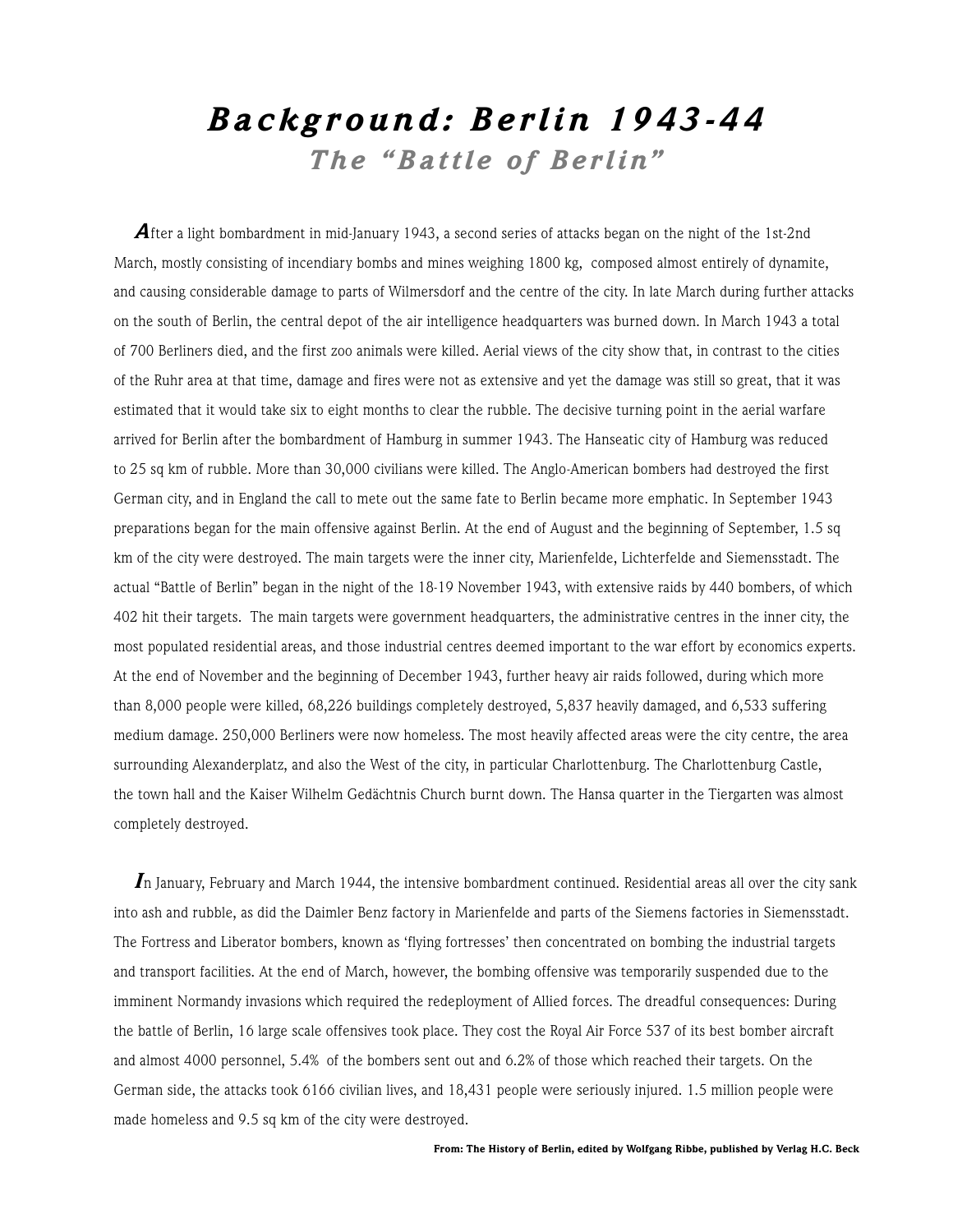## *Backgr ound: Berlin 1943-44 "The Vow "*

From AIMÉE & JAGUAR by Erica Fischer

 *J*anuary 30th, 1943, the tenth anniversary of Hitler's seizure of power, Hermann Göring's speech to Berliners was delayed for two hours because British scout planes were flying over the city in broad daylight for the first time. Four days after Göring declared his certainty of victory, the remaining German troops trapped in Stalingrad capitulated. Accompanied by funereal music, the defeat was announced on the radio. On February 18th Reichspropaganda minister Goebbels spurred the German people to make a greater effort. In a "Declaration of fanatical Will" at the Berlin Sportpalast he announced the "Salvation of Germany and the whole of civilisation" through "total war". In memory of the victims of the Russian campaign, a three minute traffic stoppage was declared. At the Zoo station, people stood stock still without looking at one another. Although most of them knew that the war was now definitely lost, no one dared to say so.

 *T*he propaganda concentrated anew on the "enemy within". Goebbels vowed to make Berlin "free of Jews" for Hitler's 54th birthday on 20 April. The Gestapo broke into houses, forced locks, sawed through steel bars, broke doors down with axes, and climbed through neighbouring windows. Many Jews went into hiding. Dreadful rumours about the fate of the "evacuees" were circulating.

*On* 20 February the Reich's counter intelligence head-quarters issued orders for the "technical implementation" of the deportations to Auschwitz. Luggage should comprise: enough supplies for five days' march, 1 suitcase or rucksack, 1 pair of tough work boots, 2 pairs of socks, 2 shirts, 2 pairs of underpants, 1 working suit, 2 woollen blankets, 2 sets of bed linen, 1 bowl, 1 beaker, 1 spoon, 1 jumper.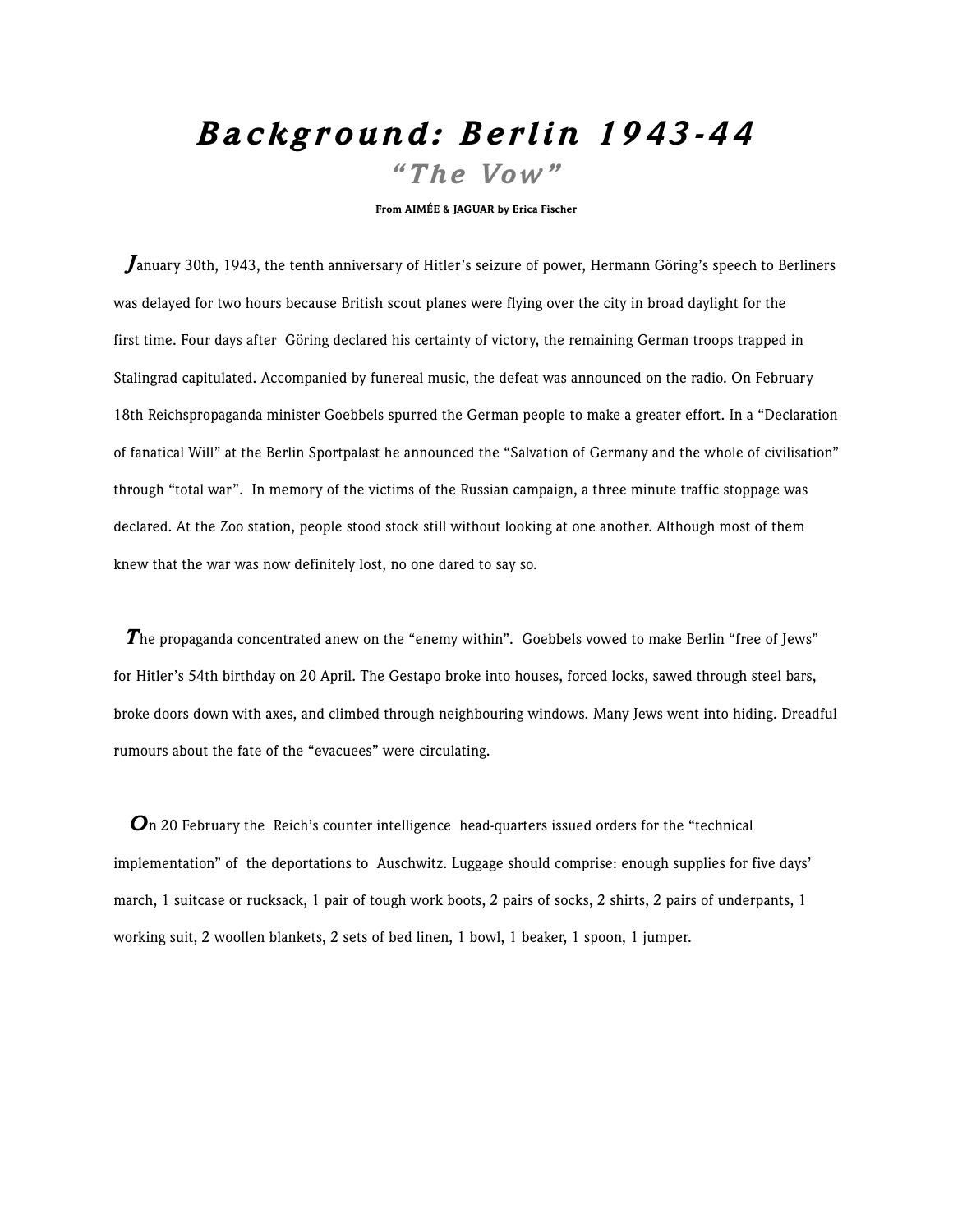

## *Backgr ound: Berlin 1943-44 "Dance on the Volcano"*

From: Ursula von Kardorff Berliner Aufzeichnungen, 1942 bis 1945

#### *27th November 1943*

Travelling around burning Berlin is extremely exhausting. Yesterday there was another heavy raid. I walked along the whole of Kaiserdamm because the Underground had been hit. People came towards me like ghosts, wearing scarves and dark glasses because of the smoke which hangs over the city like a mushroom. Swaying figures, a parade of defeated people.

#### *4th December 1943*

The Adlon-Halle looks like the setting for a trashy novel. There are Nazi big shots in uniforms plastered with clinking medals, soldiers of every rank on leave who want to take the illusion of comfort back to the Front with them, foreign and German diplomats, actors, Dahlem ladies in trousers resting from tidying up their damaged villas, businessmen carrying pigskin briefcases who have the aura of "armament" about them, and, finally, adventuresses of all kinds,who take care of the men's needs. For since the evacuation of the families and the closure of the schools, Berlin has become a city of men.

In the small bar they serve beer, and at the tables covered with white tablecloths, wine is served. The guests who want to go into the hall must run the gauntlet of greedy glances. Some walk with their heads down, others walk swiftly and energetically or with deliberate arrogance. People court the favour of the hotel managers because they decide who gets a table. So here there is a group of people who live unaffected by misery, as though they were only guests on the threatened earth. A strange, tense atmosphere.

#### *26th January 1944*

I am completely exhausted after our party which lasted until morning. We danced as though we were possessed, as though someone was standing behind us with a whip, as though it was the last time. We called our party the "Downfall of the Western World". At least twenty times they played the tune "Bei mir biste scheen" (You're Beautiful to me). We invited Mr. Remde from the St Pauli bar next door, and he brought red wine.

Other guests included Schwab, whose father died three months ago in prison, Jutta, whose brothers and sisters burnt to death, Dr. Meier, whose father starved to death in a camp. Everyone wanted to forget their burdens and sorrows for a few brief hours. Happiness creates warmth in these times. We all live for the moment, with more intensity than ever before.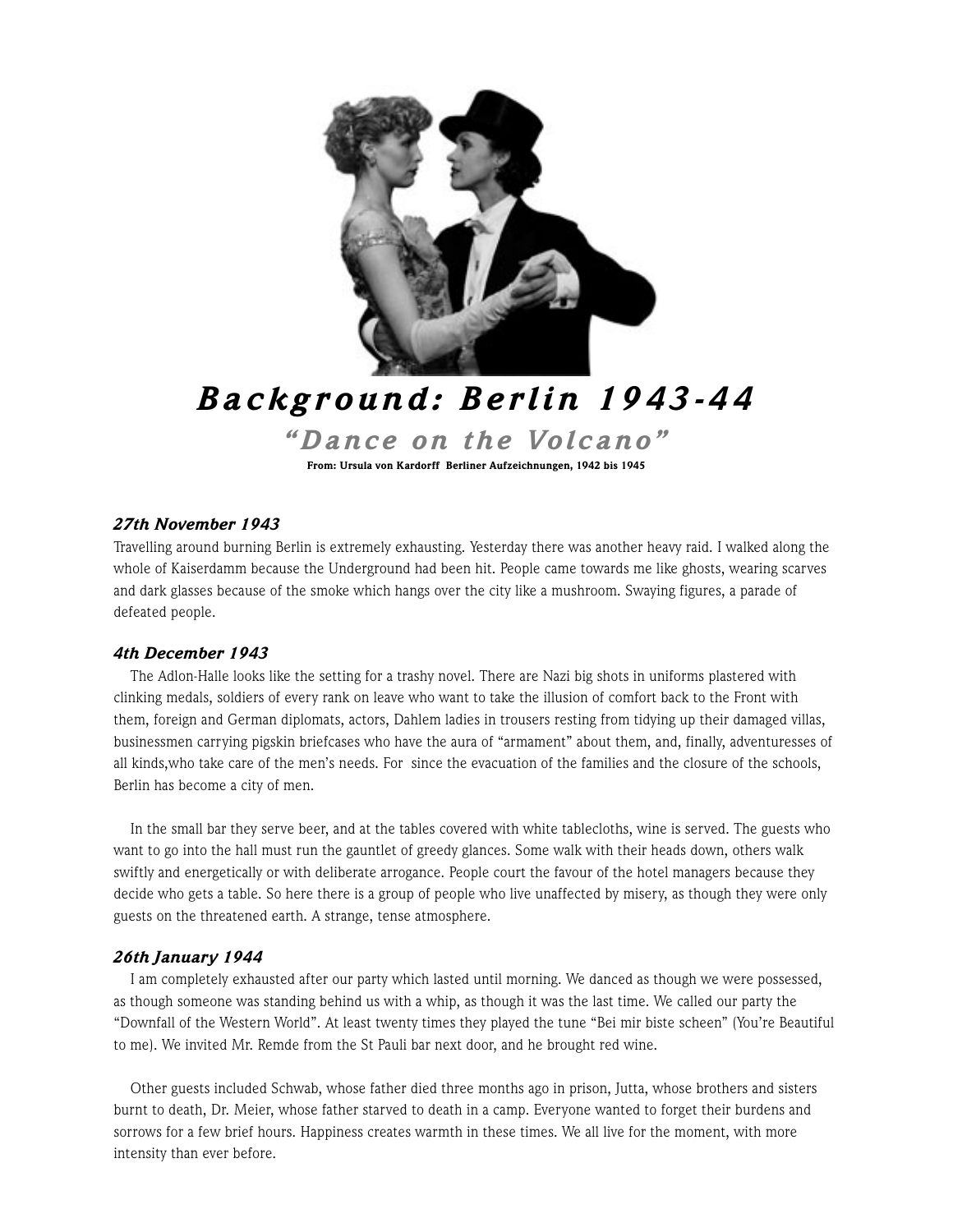#### *3rd February 1944*

I feel a growing sense of wild vitality combined with defiance, the opposite of resignation. Is this what the British hope to inspire amongst the civilian population with their raids? We are not worn down by them. Everyone is preoccupied with him or themselves. Is my flat still intact? Where can I get roofing tiles or window felt? Where is the best air raid shelter? The catastrophes, which strike both Nazis and anti-Nazis, weld the people together. After every raid there are special rations of cigarettes, real coffee and meat. "Give them bread and they will follow you," says the Chief Inquisitor in Dostoevsky. If the British think they are destroying our morale, they are wrong.

#### *22nd February 1944*

The "Battle of Berlin", as it is so nicely called, began three months ago from today. We're still holding out quite well. It is an improbable, strangely positive and terrible time. Whilst my friend "Bärchen" and I lead an apparent life of luxury, going from time to time to the remaining hotels with friends, thousands of homeless people crouch on the bare stone floors in the shelters, with their suitcases as pillows, not knowing where to go. That is reality. But we are floating in a vacuum. On the other hand, I know that this can end any day now, so why shouldn't I enjoy it?

#### *10th June 1944*

There is a strange mood in Berlin, a combination of apathy and a craving for pleasure. Our caretaker woman who does my cleaning lifted her bandaged index finger threateningly and said, "Now our little Adolf is finished. Let's hope it'll be quickly over." No one saves money anymore. Bärchen's char woman, fat Wally, wants to buy herself something with a special ration token at the most expensive clothes shop in Berlin, where a suit costs 400 marks: "I can afford it now," she said. I've noticed ordinary soldiers giving away half a month's salary in tips. A waiter at a bar on the Gendarmenmarkt has bought himself a small country estate from the tips he got every time he brought out a bottle of Moselle wine. Money flows like water through people's hands.

#### *21st June 1944*

The answer to the V1 was the heaviest daytime air raid we have ever had. When I emerged from the air raid shelter with Uta, back to the upper world, it was so dark that we could only see two meters ahead of us. Blue-black walls of smoke towered around bright red flames, exactly like the fires of purgatory in medieval paintings. Olive green dust and whitish lime rubble were lying ankle on top of the streets. At the same time the whole scene had a wild beauty about it. We went up to the roof. The Reich's Chancellory and the Propaganda Ministry were untouched, as though the devil himself was holding a protecting hand over them.

> From: Ursula von Kardorff Berliner Aufzeichnungen, 1942 bis 1945, published by dtv, Munich 1994.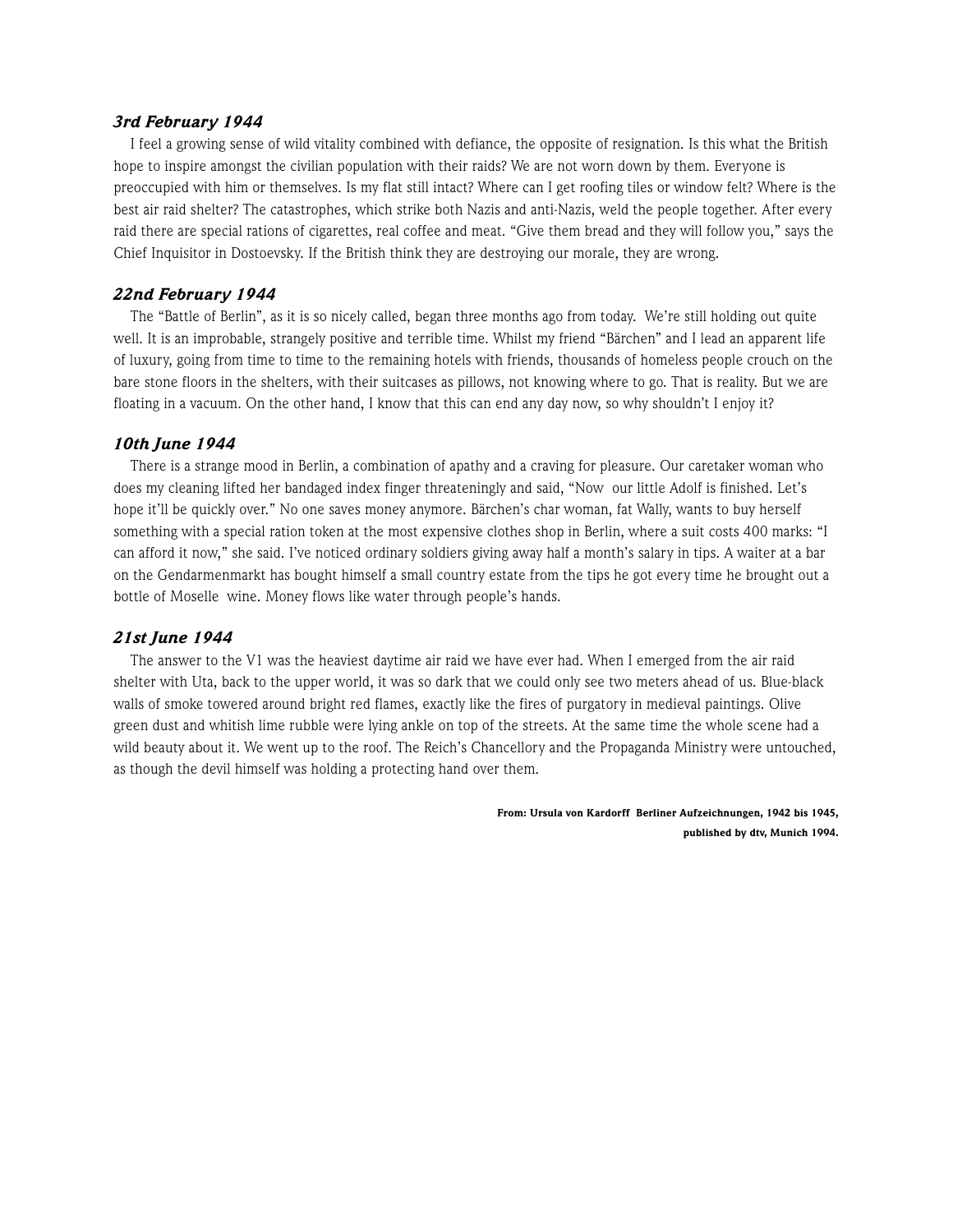# *The Actors*

## *MARIA SCHR ADER Felice Schragenheim ["Jaguar"]*



*M*aria Schrader plays the part of clever, courageous Felice Schragenheim (Jaguar) who lives secretly in Berlin under a false name (Felice Schrader), belongs to a resistance organisation and teaches a housewife called Lilly Wust all about love.

*M*aria Schrader trained at the Max-Reinhardt-Seminar in Vienna. She began her career at the theatre but quickly became one of the most distinctive actresses in new German cinema. In 1992 she was awarded the Max Ophüls Prize for best newcomer for I WAS ON MARS (directed by Dani Levy). In 1995 she received the German Film Prize for three films: NOBODY LOVES ME (directed by Doris Dörrie), BURNING LIFE (directed by Peter Welz) and EINER MEINER ÄLTESTEN FREUNDE (directed by

Rainer Kaufmann). In 1996 she starred in STILLE NACHT (directed by Dani Levy) and also co-wrote the script.

**S**he also starred in DER UNFISCH (directed by Robert Dornhelm) in 1996. In 1998, after AIMÉE & JAGUAR, she co-wrote, co-directed and co-starred in MESCHUGGE -THE GIRAFFE along with Dani Levy. In 1998 she also played a part in AM I BEAUTIFUL? (directed by Doris Dörrie).

## *JULIANE KÖHLER Lilly Wust ["Aimée"]*



*J*uliane Köhler plays Lilly Wust (Aimée), mother of four boys, awarded the Nazi 'mother cross' for bearing four children, and married to a soldier called Günther. Her love for Felice changes her life forever.

*J*uliane Köhler studied acting in New York. After her first theatre role in Hannover, she moved to the Residenz Theatre in Munich. She became a star of the stage for her role in DIE SOLDATEN (Lenz), when she played Marie, and in THE PRISONERS OF ALTONA (Sartre), when she played Johanna, as well as starring in HEDDA GABLER (Ibsen), FRÄULEIN ELSE (Schnitzler), DAS KUNSTSEIDENE MÄDCHEN (Greiffenhagen/Keun). In 1995 she received several prizes, including

the Bavarian cultural ministry's regional sponsorship for young actors. Juliane Köhler's screen credits include SCHATTENBOXER (directed by Lars Becker), INZEST - EIN FALL FÜR SINA TEUFEL (directed by Klaus Emmerich), KOMA (directed by Uwe Janson). After working on AIMÉE & JAGUAR Juliane Köhler played a main role in PÜNKTCHEN UND ANTON, based on the novel by Erich Kästner and directed by Caroline Link, as well as the main female role in the TV production DICKE FREUNDE directed by Thomas Berger.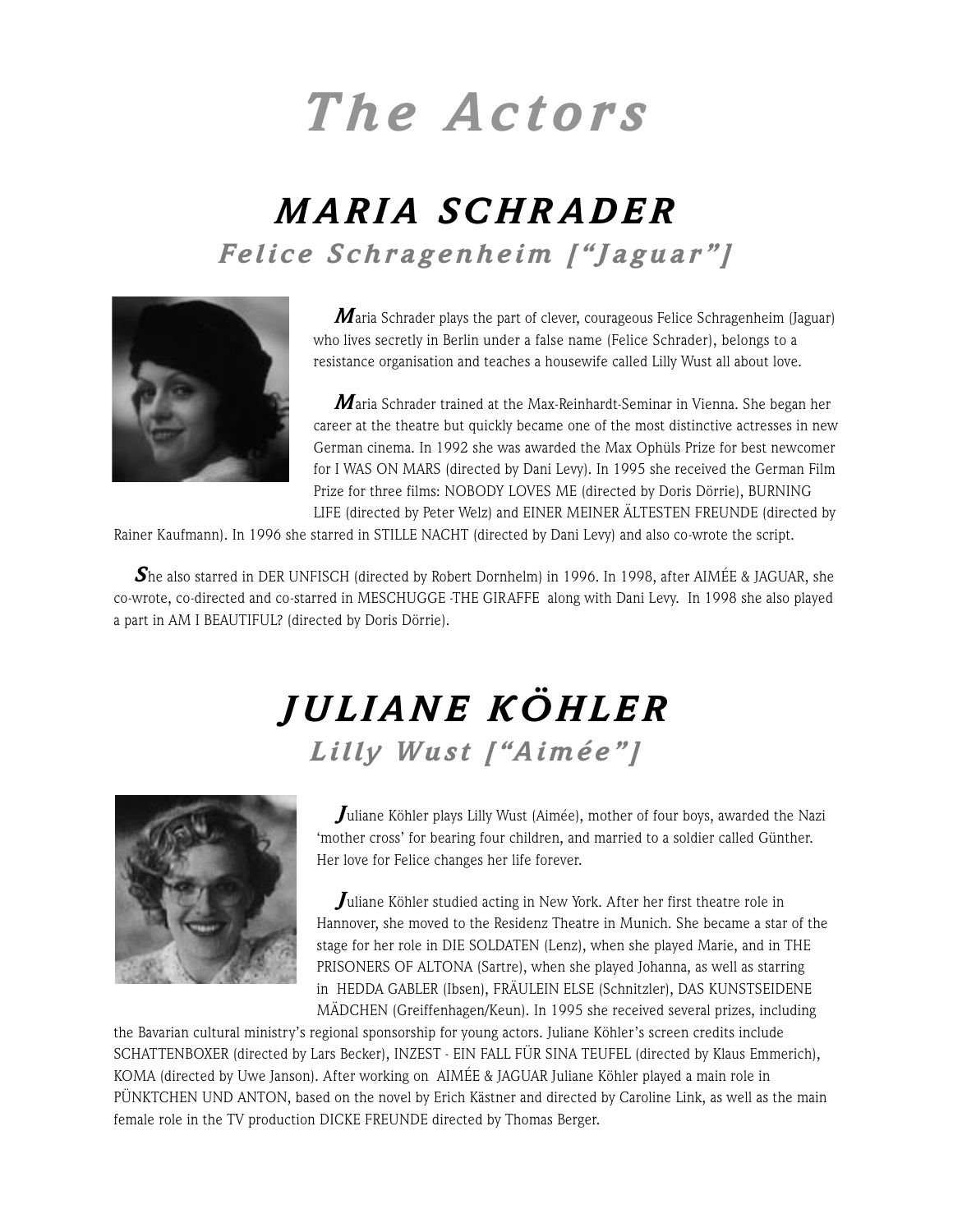

## *ELISABETH DEGEN Lotte*

**L**otte is one of Felice's female Jewish friends. She is captured by coincidence.

*E*lisabeth Degen studied acting in Berlin. She then worked at the following theatres: Landesbühne Hannover, Staatstheater Darmstadt and Schauspielhaus Hamburg. For television she has appeared in« Eine Klasse für sich« (directed by Frank Strecker) and "Tödliche Liebe" - "Deadly Love" (directed by Wolf Gremm). Her film credits include DIE KOLONIE (directed by Orlando Lübbert) and MASCHENKA (directed by John Goldsmith).by Klaus Emmerich), KOMA (directed by Uwe Janson). After working on AIMÉE & JAGUAR Juliane Köhler played a main role in PÜNKTCHEN UND ANTON, based on the novel by Erich Kästner and directed by Caroline Link, as well as the main female role in the TV production DICKE FREUNDE directed by Thomas Berger.

## *HEIKE MAKATSCH Klärchen*

*K*lärchen is a member of the group of Felice's Jewish friends, who despite the war and the threat of persecution, leaves her hiding place and enjoys the hustle and bustle in Berlin, determined to survive. She is very elegant and realistic, sleeps wherever she can, washes her underwear in hotel toilets, and is as courageous and cheeky as Felice, not letting any opportunity for pleasure escape her. She is hurt when she hears of Felice's affair with a Nazi sympathizer, and does everything to get Felice out of the country at the last minute.

**A**fter three semesters at university, a dressmaking course she didn't finish, and an apprenticeship at a city magazine, Heike Makatsch became one of the first female hosts on the newly-founded music TV channel VIVA in 1993. She then joined the TV channel RTL 2 and hosted "Bravo TV". In 1997 she had her own personality show on RTL 2, "Heike Makatsch - The Show".

*W*ith Detlev Buck directing, she gave her début as an actress in 1995 in MÄNNERPENSION and immediately won the Bavarian film prize for best young actress. For her main role in OBSESSION (directed by Peter Sehr) she was nominated for the German Film Prize in 1998 and received the "Prix d'interprétation féminine" at the 'Festival du film d'amour' in Paimpol. In 1998 she played a role in BIN ICH SCHÖN? (directed by Doris Dörrie) and LIEBE DEINE NÄCHSTE (directed by Detlev Buck) as well as in the TV productions "Männer und andere Katastrophen"–"Men and other Catastrophes" (directed by Uli Baumann) and "Das Gelbe vom Ei"–"The Best" (directed by Lars Becker).

## *JOHANNA WOKALEK Ilse*

*I*lse, Lilly's maid, is an eager young girl in her "Pflichtjahr", a year of compulsory communtiy service imposed by the Nazis. She has hidden Felice in her father's flat. When she sees how strong and indestructible the dangerous love affair between Felice and Lilly has become, she tries without success to tear Felice away.

*J*ohanna Wokalek studied at the Max-Reinhardt-Seminar in Vienna. Her acting debut came in Summer 1996 in the spectacular Vienna festival production "Alma, A Show Biz ans Ende" by Joshua School. Paulus Manker directed and Johanna Wokalek played the title role. Since October 1996 she has been one of the students of the Ensemble at the Burg Theatre. In January 1997 she took over the role of Polly in Brecht's "Threepenny Opera". AIMÉE & JAGUAR is her first film.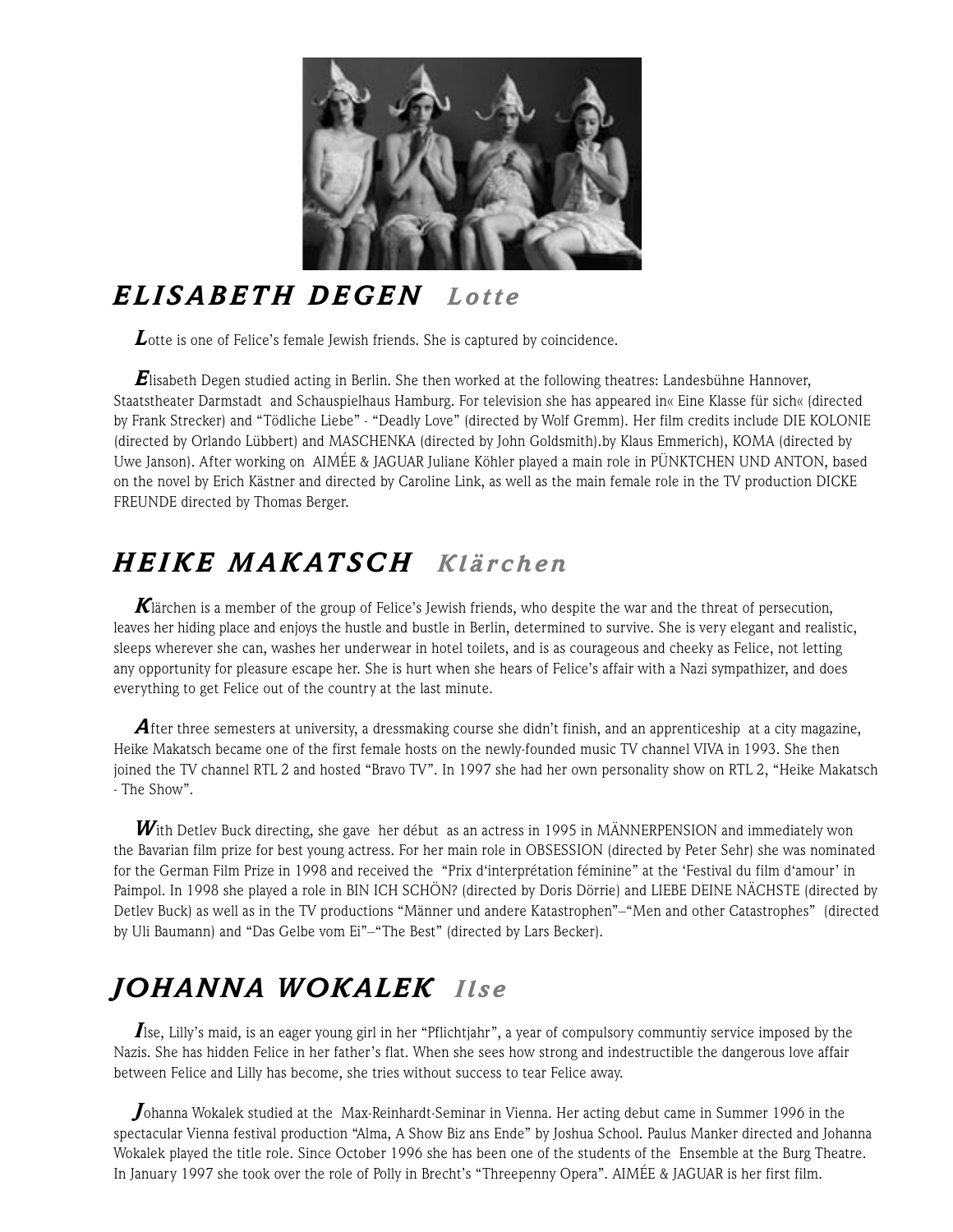### *DETLEV W. BUCK Günther Wust*

*G*ünther Wust is Lilly's husband, a proud soldier and father who is easily seduced. Broken by the war, he loves and needs his family. But he cannot understand the love affair between Felice and Lilly.

**D**etlev W. Buck graduated from the German Film and Television Academy in Berlin. Afterwards he and Claus Boje formed Boje Buck Productions. Between 1992 and 1995 they produced KARNIGGELS, WIR KöNNEN AUCH ANDERS and MÄNNERPENSION, with Buck as director and co-author. Next to his directing work Detlev W. Buck is an actor of strengthful charism, who doesn´t only star in leading and minor roles in his own films, but also acts in the films of his director colleagues. His next work will be for Leander Haußmann and Bernd Eichinger, in SONNENALLEE and WENN MAN VOM TEUFEL SPRICHT. He also appeared in Wolfgang Becker's KINDERSPIELE, in Maris Pfeiffer's KÜSS MICH and in Reinhard Münster's ALLES AUF ANFANG. As well as his directorial work for film, he has also directed commercials and stage productions. Last year he directed Strindberg's "Die Kameraden"–"The Friends" for the Bochum Theatre. In 1997-98 he directed the film LIEBE DEINE NÄCHSTE.



### *INGE KELLER Lilly Wust, aged 85*

*I*nge Keller is one of the great actresses of German theatre. Her career began in West Berlin. From 1948-1951 she appeared at the Hebbel Theatre and the Schlosspark Theatre. She then moved to the famous Deutsches Theatre (in East Berlin), and still belongs to their ensemble today. Along with her work for the theatre, Inge Keller has also appeared in numerous film and television productions.



## *PETER WECK Editor-in-chief, Keller*

*P*eter Weck is Keller, the editor-in-chief and convinced Nazi, who employs Felice when she applies under a false name for a job at his "National Newspaper." Does he suspect Felice's secret or not?

**P**eter Weck's artistic career is long and varied. Starting as a choir boy, he then studied acting at the Max Reinhardt Seminar in Vienna, and later appeared at the Klagenfurt Theatre, the Theatre am Kurfürstendamm in Berlin, the Kammerspiele Theatre in Munich, the Schauspielhaus in Hamburg, and the Burg Theatre in Vienna. In 1983 he became artistic director of the Theatre an der Wien, and then of the Raimund Theatre and the Varieté Theatre in Ronacher. In 1992 Weck retired from his position at these theatres.

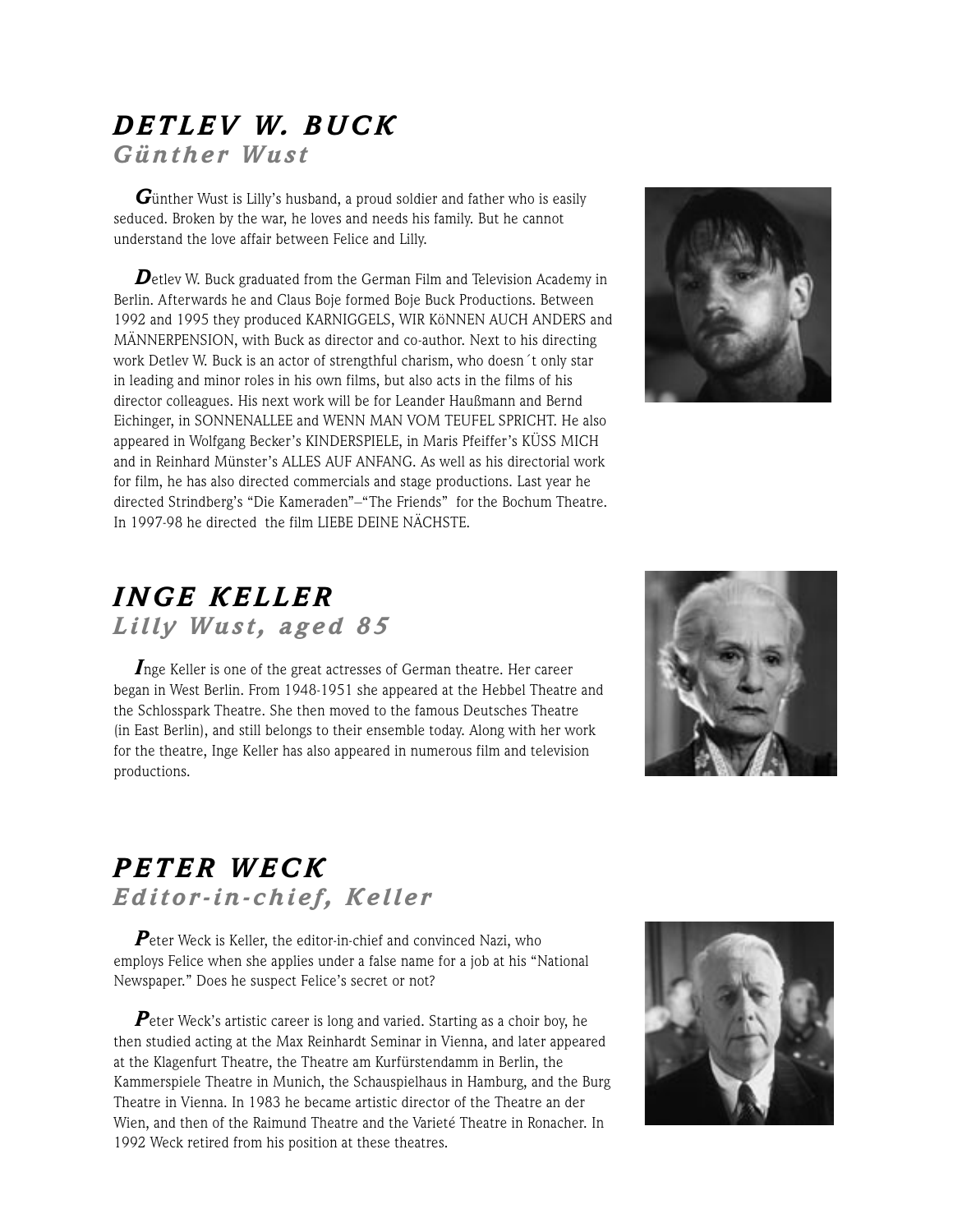## *Behind the camera*

## *MA X FÄRBERBÖCK*

*Director and screenwriter*

After studying at film school in Munich, Max Färberböck first worked for Constantin Film, and then as assistant and dramaturge for Peter Zadek at the Schauspielhaus Theatre in Hamburg. He directed plays at theatres in Hamburg, Heidelberg and Cologne, was the director and co-author of several episodes in the "Fahnder" TV- series, until he began to write and direct made-for-television movies.

His films are SCHLAFENDE HUNDE, EINER ZAHLT IMMER, BELLA BLOCK–DIE KOMMISSARIN AND BELLA BLOCK–LIEBESTOD. He has won the German Telestar prize three times, the Television prize of the German Academy of Dramatic Arts twice, the Bavarian Television Prize and the Adolf-Grimme-Prize in gold. AIMÉE & JAGUAR is his first feature film.

## *RONA MUNRO Co-author*

The British writer Rona Munro has written theatre plays, radio plays and television plays. She was co-author on Ken Loach's LADYBIRD, LADYBIRD. Her work has been honoured with many prizes. AIMÉE & JAGUAR is her first work for German cinema.

## *TONY IMI Director of Photography*

The British Director of Photography Tony Imi has already worked with a German director; in 1985 he was cameraman on Wolfgang Petersen's ENEMY MINE, which was shot at the studios of Bavaria Film in Munich. His film credits include THE SLIPPER AND THE ROSE (directed by Bryan Forbes), NOT QUITE JERUSALEM (directed by Lewis Gilbert), BUSTER (directed by David Green), PRETTY HATTIE'S BABY (directed by Ivan Passer), SHOPPING (directed by Paul Anderson) and DOWNTIME (directed by Bharat Naluri).

## *JAN A . P. KACZMAREK Composer*

Polish composer Jan A.P. Kaczmarek has been living in Los Angeles for the last nine years. He has written music for over 30 features and documentary films, including TOTAL ECLIPSE (1995), WASHINGTON SQUARE (1997) and THE THIRD MIRACLE (1999) all three directed by Agnieszka Holland, BLISS (directed by Lance Young, 1997), LOST SOULS (directed by Janusz Kaminski, 2000). He is currently working on EDGES OF THE LORD (directed by Yurek Bogayevicz, 2001). AIMÉE & JAGUAR is his first work for a German feature film.

"Max Färberböck had heard my music on BLISS. He phoned me in Los Angeles. I was immediately interested in the story. As a Pole, I have a strong affinity to this period in history, even though I have been living in LA for nine years. And everything which Max Färberböck said about it seemed inspired. So I came to Berlin and saw a rough cut of the film. The emotional strength of the film convinced me immediately. It was not a superficial film. I value Färberböck's unconventional approach to the material, his very personal perspective, his insistence on quality.

"I always look to see whether the music can play an important role in a film. Not every film offers this possibility. Music should have its own character, it should be as strong as the other voices in the film. The most important element for me in AIMÉE & JAGUAR was not the war, nor the political background, but the highly explosive love affair between the two women. To find the right voice for it was not easy. Färberböck had high expectations, I felt very much under pressure. Now that the music is finished, I can speak about it calmly. The work was demanding but it marked the beginning of a friendship."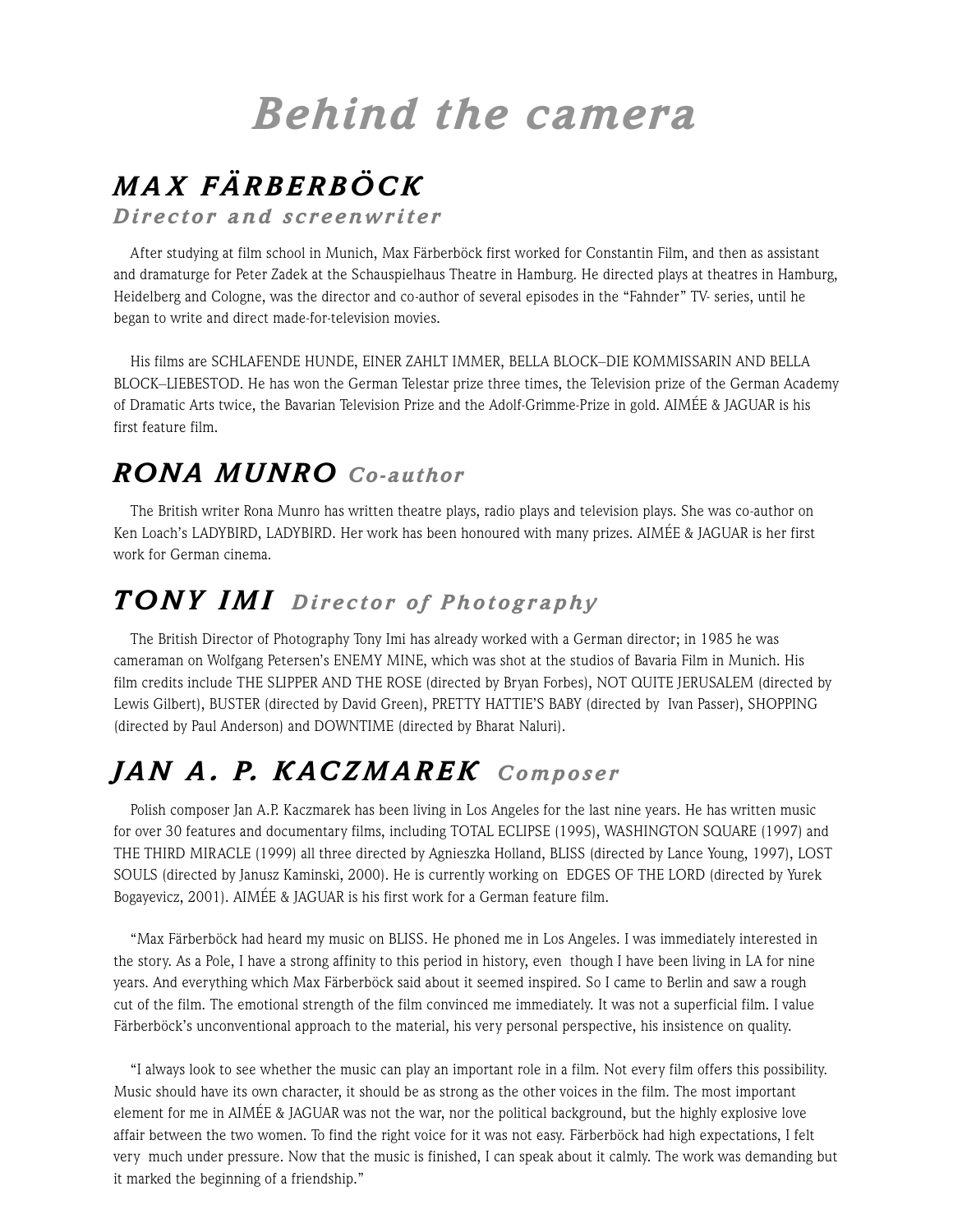## *GÜNTER ROHRBACH Pr oduction*

Günter Rohrbach worked for the Westdeutschen Rundfunk (television) from 1961-1978 and was head of television drama and entertainment. From 1979 onwards he was managing director of Bavaria Film for 15 years. Hundreds of television dramas and 30 feature films were produced under his leadership, including DAS BOOT/THE BOAT, DIE UNENDLICHE GESCHICHTE/THE NEVERENDING STORY, DIE KATZE/THE CAT, ÖDIPUSSI/OEDIPUSSI, GO TRABI GO, SCHTONK and DIE SIEGER/THE WINNERS.

Since 1994 Günter Rohrbach has worked as an independent producer on films like RENNSCHWEIN RUDI RÜSSEL/RUDI THE RUNNING PIG, DIE APOTHEKERIN/THE PHARMACIST, FETTE WELT/FAT WORLD, DIE BUBI SCHOLZ STORY/THE BUBI SCHOLZ STORY and AIMÉE & JAGUAR.

## *HANNO HUTH Pr oduction*

Hanno Huth is the most successful German film producer and distributor. His most recent successes were WERNER/DAS MUSS KESSELN, KLEINES ARSCHLOCH, DIE APOTHEKERIN/THE PHARMACIST and THE COMEDIAN HARMONISTS. In total these films were seen by over 12 million viewers in Germany alone and grossed approximately 120 million DM.

Hanno Huth began his career in 1977 as a trainee at the Berlin branch of United Artists. After finishing his education, he worked for United Artists for several years in South America. Back in Germany, Hanno Huth worked for UIP in Frankfurt, before joining Senator in 1984. For the past ten years he has been managing director of Senator. He is also head of Senator Film Production and in this function he has produced Joseph Vilsmaier's STALINGRAD, Peter Jackson's HEAVENLY CREATURES and Angela Pope's HOLLOW REED, three films directed by Helge Schneider as well as FELIDAE by Michael Schaack and MANTA–THE FILM.

His next project is the adaptation of Thomas Brussig's novel HELDEN WIE WIR and the release of the cosmopolitan thriller STRAIGHT SHOOTER starring Dennis Hopper and Heino Ferch.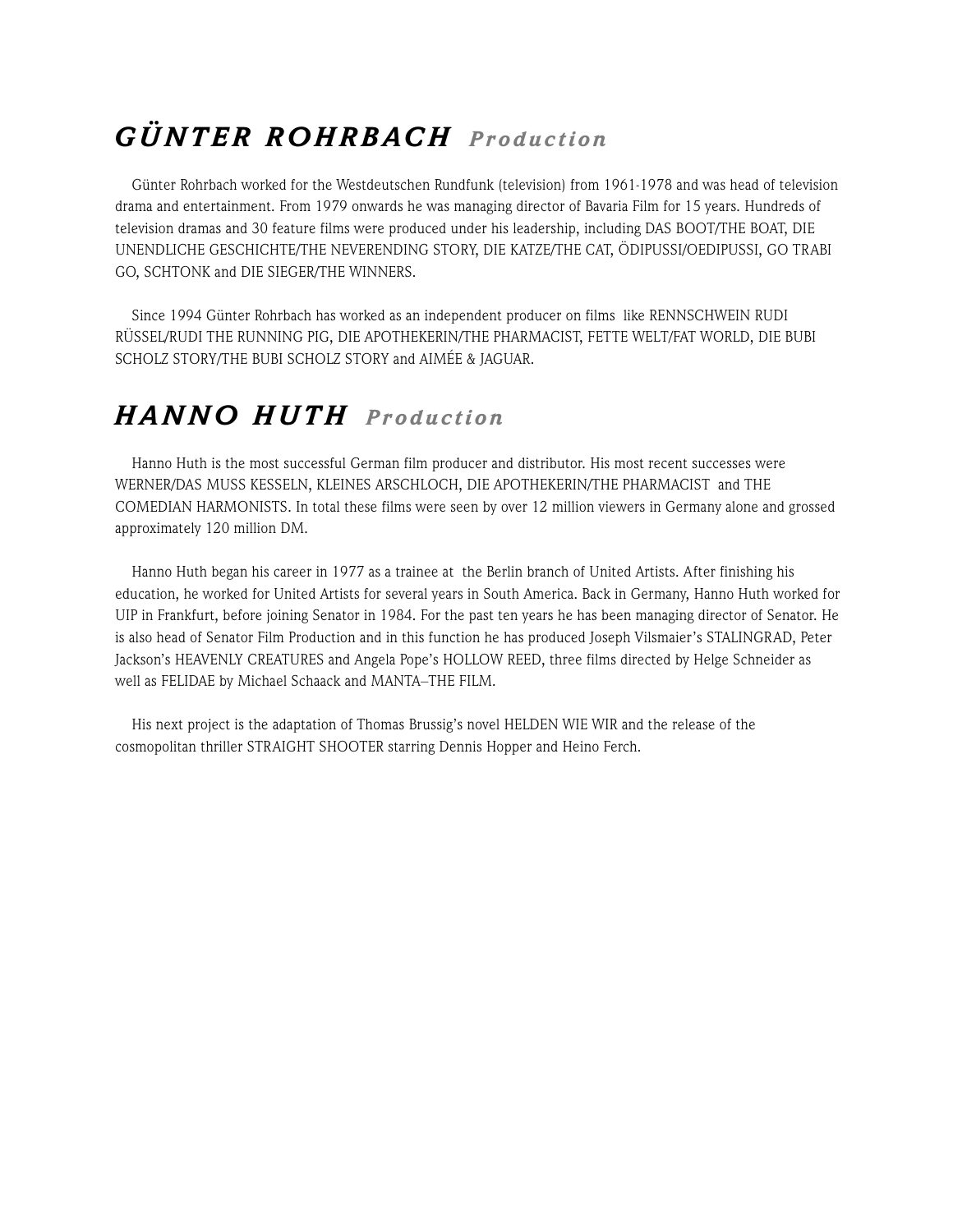

## *Inter view with Maria Schrader*

#### *How did you feel when you were offered the role of Felice, which is such a special part?*

I read the screenplay in one night. I cried a lot, and I was overcome by the thought of being allowed to act in this film. It made me very happy, but I was also slightly intimidated. Basically, I felt that way all through the shoot. I admired Felice, and was fascinated by her.

#### *What makes the role so special?*

It was the first time I had ever played a real person. It was a completely different feeling, because I did not have to invent everything myself. I read letters from Felice, and I was able to copy her handwriting; I saw photos of her. I could form a very clear picture of her. On the set there was a 1942-43 telephone directory with Lilly Wust's name in it, and that was a strange feeling.

#### *What do you admire about Felice?*

Until now all the characters I played had inner conflicts. They were inwardly torn, unhappy with themselves. Felice is like a bolt of fire. She is such a healthy person. She is so strong and energetic. She is aware that her life could soon be over, and this knowledge gives her the courage to live life to the full. Instead of pulling the cover over her head, she climbs to the top of the 10-meter high tower and jumps. That is what makes her a wonderful and intense person.

#### *How did you manage to convey the feeling of pressure under which Felice is living?*

I tried to imagine how much fear a person can experience, and how much love. I think it is possible to learn what it feels like not to be able to take life for granted, to know that it could end tomorrow. Everything becomes quicker, more exciting, more alive, because death is near. Felice fights against becoming a victim. She has the upbringing and the understanding to articulate this feeling.

#### *The film is a love story between two women, which is unusual.*

I avoided taking something like "how to be a lesbian" lessons. It´s the same thing like being non-jewish: At first there is hesitation; you fear that you might not be experienced enough. But I know the feeling quite well: Women often fascinate me, as well in an erotic sense. And I think that the love between Lilly and Felice was not determined by technique. It was simply a truly sexual and human encounter, without calculation. That is always difficult to convey in front of the camera, and depends on how you get on with your partner, irrespective of whether it is a woman or a man.

#### *How did your work with Juliane Köhler develop?*

We met during the casting, but didn't see each other again until rehearsals, just before the beginning of the shoot. We became friends, and I respected her. She surprised me again and again. Juliane has a lot of strength and stamina. She enters into a scene completely, like a real theatre actress. I knew I could hit the ball over the net with all my strength and be certain she would hit it back. We were able to concentrate unbelievably well together. That is ideal in film, both as an actor and as a viewer, to forget oneself.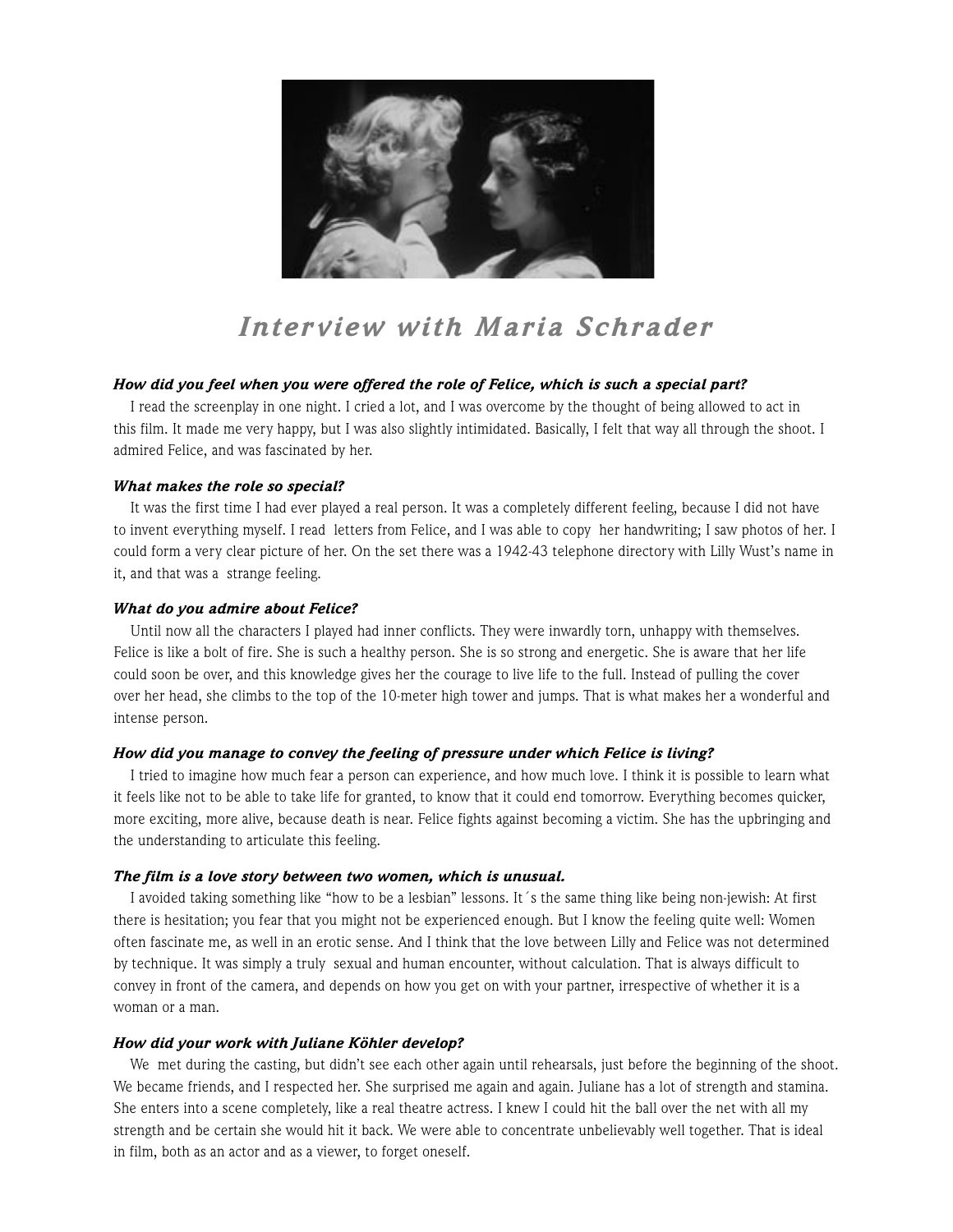#### *How would you describe Max Färberböck as a director?*

Sometimes he was remorseless. I was happy about that because it showed that he liked my work. He was convinced that I was the right person to play Felice. On this basis, he could criticise me (and I could criticise him, too). The shoot was emotional. Max pushed us very far. I wouldn't have had the courage to emphasise Felice's emotions to such an extent if it hadn't been for Max.

#### *There have been many films about the Second World War. What is new about this film?*

It is a true story about an unusual love affair and therefore quite modern, especially in a second World War Two setting. I think that we can learn something new about those times through the story of AIMÉE & JAGUAR. We can learn about a radical hunger for life. Lilly Wust had four children and a husband at the front, yet she still had new lovers all the time. I was astounded by this fact. Felice is also a contradictory character: she falls in love with Lilly, but also has other female lovers; she works for a Nazi newspaper and belongs to a resistance organisation. She goes to the Adlon Hotel, and to concerts, although she knows how dangerous this is.

#### *What have you learnt as an actress from your work on this film?*

I've learnt how lucky I am to live in a different time. And I have learnt to remember Felice. The more scared she was, the braver she became. I think it was Tucholsky who said, "We cannot creep through life on tiptoe just because we are afraid." That is still relevant today.



### *Inter view with Juliane Köhler*

#### *Up until now you have concentrated on acting in the theatre. What attracted you to this film role?*

A role like this only comes along once every ten years. I immediately identified with this woman. The material is wonderful. I love historical stories. Contemporary stories come up all the time.

#### *How did you work your way into this period and this character?*

At first I read a lot about the historical background. I simply tried to get to know this woman as closely as possible. That is what I always do: I feel my way towards a character until I know her inside out and then I can slip inside her. The screenplay was very good, very precise, alone through reading it I could understand the character. Then I use my imagination, and so does the director. During the shoot, it was a great help that Lilly Wust's flat had been rebuilt so realistically in the studio. When I stood on the set, it was like going back in time.

I thought a lot about the way women were in those days. What was it like to be a housewife, the mother of four children, the wife of a soldier? It was difficult for me to judge her. I simply said to myself, she has four children, she has been awarded a bronze 'mother cross' by the Nazis for giving birth to her children, she gets a lot of ration tokens, she has many advantages. If someone is uncritical, they can feel quite comfortable within the system. I suspect that it was like this for Lilly Wust until she met Felice.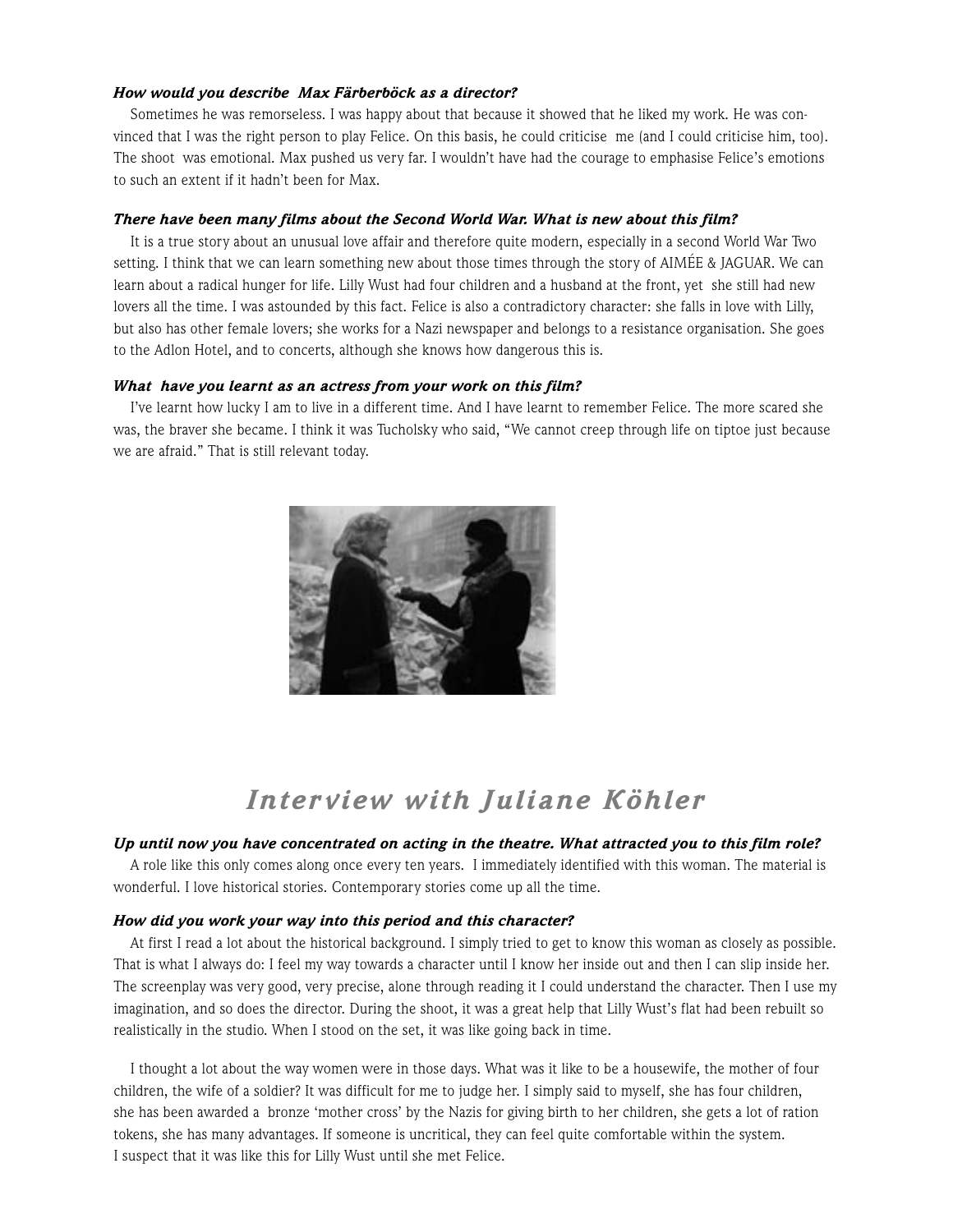#### *Why was it interesting to play this character?*

Her development is interesting, her courage to fight for her love and leave her husband. I thought that she was a wonderful woman. This always happens to me when I play a character. The more involved I become, the more I like them. I try to justify everything she is and everything she does. I justified everything Lilly did to myself, otherwise I wouldn't have been able to play her.

#### *Compared to Felice, Lilly is a rather conventional person.*

I also like that aspect of her character. I'm not vain about that at all. I think that was the way she was. I love her rather conventional clothes. I love all her characteristics. But there is also something special about her, otherwise she could not have fallen in love with Felice. She is not just a simple, conventional woman. If she would have had other opportunities in her childhood, she would have developed quite differently. But she married this man and had four children. That was her fate. The course of her life was determined in many ways. Then Felice came along and filled the void in her life.

#### *How do you explain the fact that Lilly is prepared to change her life so radically?*

She is the type of person who wants all or nothing. There is so much power in her love. Felice is the love of her life. She does everything for this love. She goes as far as trying to track Felice down in a concentration camp, something we can hardly imagine today.

#### *What was it like to meet the real Lilly Wust ?*

She was just as I had imagined her: witty, resolute, direct. She says what she really thinks. I think she learnt that because of the life she led.

#### *Did it make a difference that Lilly Wust is still alive in Berlin today?*

Of course I was afraid of doing something wrong. When I met her I tried to look at her with x-ray eyes and see right through to her. I wanted to embribe her personality. I wanted to get very near to her so that I could reproduce her real character.

#### *Was it difficult to act the love affair between two women?*

Not at all. It was good fun. I got to know Maria and we liked one another. It is probably easier to do a love scene with another woman because there isn't the same level of inhibition. I think that for Lilly and Felice, it was a love affair irrespective of gender. Felice was the person who promised Lilly a different kind of life. It cannot be taken for granted that when two actresses have equally important roles in a film they will work well together. There are not many actresses like Maria Schrader who react so swiftly. It was exciting to work with her. Whatever variation I used in a scene, she always picked up on it. We were able to really enter into scenes together.

#### *What was it like working with Max Färberböck?*

I had great confidence in him. He introduced me to the character with great sensitivity. I never felt alone. He supported me. He imagined, as I did, that Lilly is capable of such a strong love affair because she is spiritually gentle. Often he just needed one word to make a decisive point. I understood him very well.

#### *What do you remember of your experience on AIMÉE & JAGUAR?*

It was an intense experience, which I never felt in the theatre. Recently I wrote to Lilly Wust. When her reply came and I saw her name written with the return address on the back of the envelope, I was shocked and my heart thumped. Lilly Wust, I thought, but that's me.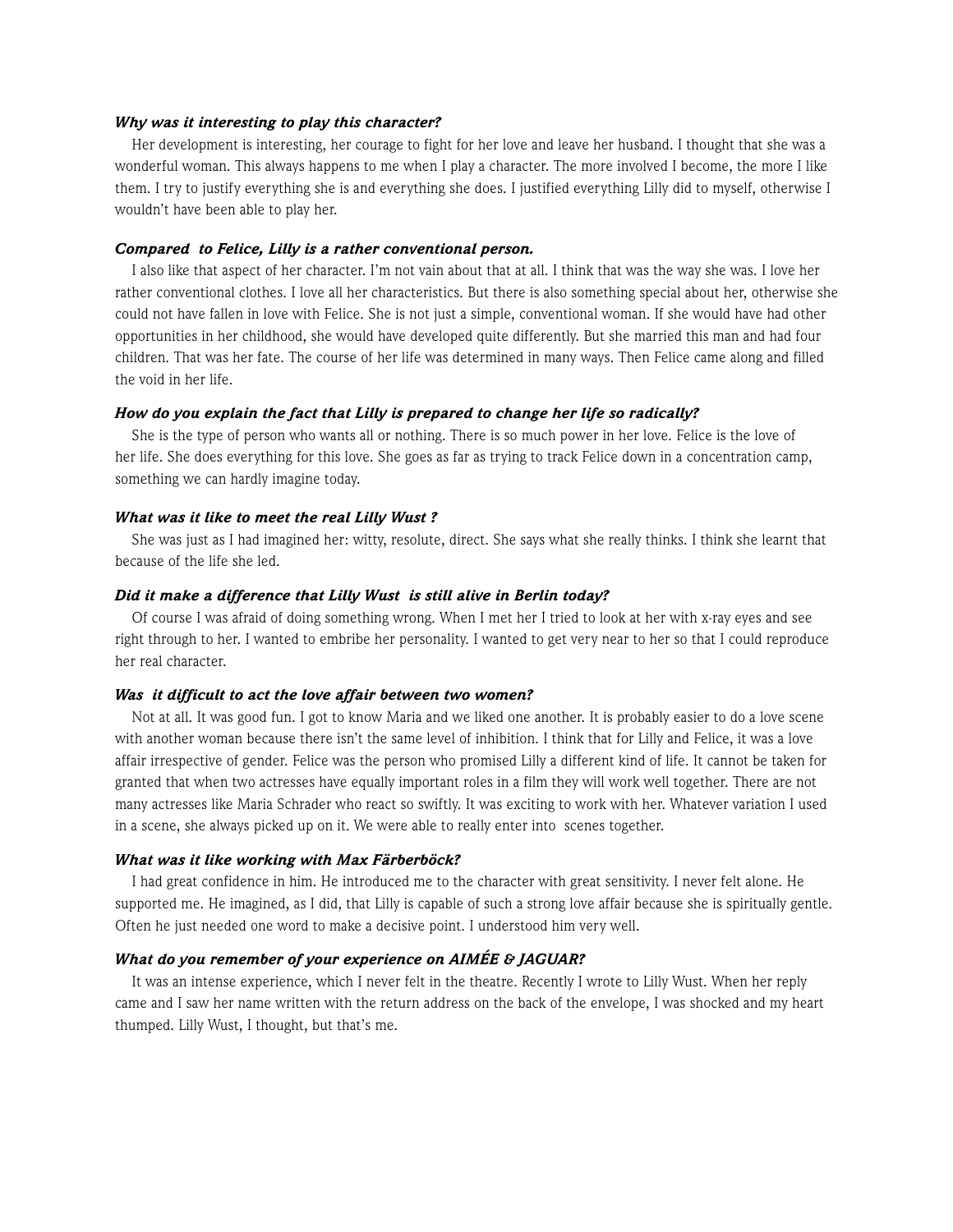### *Inter view with Max Färberböck*

#### *It is surprising that you chose a story set in the Second World War as your first film for the cinema. What attracted you to AIMÉE & JAGUAR?*

The chaos of Berlin in 1943 attracted me. It was a huge confusion of shouting politicians, of murderers, informers and panic-stricken people who stumbled from one day to the next without any sense of direction. The city was burning and German actors like Heinz Rühmann and Marika Rökk were singing in the popular films of the time along with it. It was like a dance on the volcano. The women put make-up on, looked attractive, and climbed over corpses on the way to their rendezvous. All this melted into one large cry. The cry of a city which can still be heard echoing in the back courtyards today. This melting of past and present, this typical Berlin feeling of chaos and war, has attracted me for years, and AIMÉE & JAGUAR was the story which fitted to that.

#### *AIMÉE & JAGUAR is a radical love story between two women. Why were you interested in it?*

The yearning, the abyss, the immensity; all those terrible German things which one hears in the music of Furtwängler, and which deepdown have a malignant beauty. To deny them or to belittle them would be dreadfully stupid. Love has a volcanic strength to sweep people away, to liberate them. The film is a kind of tribute to the possibilities of life. Felice and Lilly's fate was to really experience something which has been rediscovered over and over again in the great classical stories, love which attracts death.

#### *Was that the reason why the Americans, for example Winona Ryder's agents, tried to acquire the rights?*

It could be. A love story about a cheerful, cosmopolitan Jewish girl and a celebrated Nazi mother of four children is per se interesting. Varying psychological nuances can be drawn from it, as can relevant conflicts. At first we wanted to bring the ideological conflict potential into the foreground, but then real experience surfaced. Glances, fear, lies and disguises, the enormous erotic attraction of a situation in which one cannot say who one really is because the truth could destroy everything.

#### *It seems as though it is easier to have a radical love affair in times of outward danger. Why?*

Whenever they escaped unharmed from a bombing raid, people had a feeling of lightness. To the great chagrin of the Nazi party - which hated Berlin women - Berlin was a highly promiscuous city. There were people who had lost their relatives and who danced at parties until they collapsed. Felice was also renowned for her conquests. Instead of hiding away, she went to a dressmaker and, like her Jewish friends, she was much more elegantly dressed than any of the Nazi women. She took what she could from life. Every moment which she stole from the Nazis was a victory. Even so, I don't think it was the threat of death which welded Lilly and Felice together. There are many interpretations as to why an iridescent creature like Felice should fall in love with a German Nazi sympathiser, but everyone has to decide for themselves which interpretation they believe in.

#### *It is difficult to bring a historical story alive. What was your approach?*

I didn't have an approach. I read historical books until something came alive. Above all, concerning the Third Reich, there is an immense resistence to overcome. Everything smells of cliché and dead images until one realises that people in those days were not historical shells but extremely alive, quick thinking and just as modern as we claim to be today.

#### *The story took place 56 years ago. How did you achieve a feeling for the historical period?*

All I had to do was stand in front of the mirror and look for the face of my father and my grandfather. I thought about what people are capable of, positively and negatively. What happened in those days was a highly complex combination of different factors, if one attemps an overall interpretation, one is lost. There are many reasons why this country recently gave birth to the nightmare of mankind. How people lived with it at the time, what it meant for each individual, is equally complex. It was a time of insoluable contradictions, of huge conflicts, and all a film like this can do is to show real people and not historical puppets. And then a feeling for the historical period evolves by itself.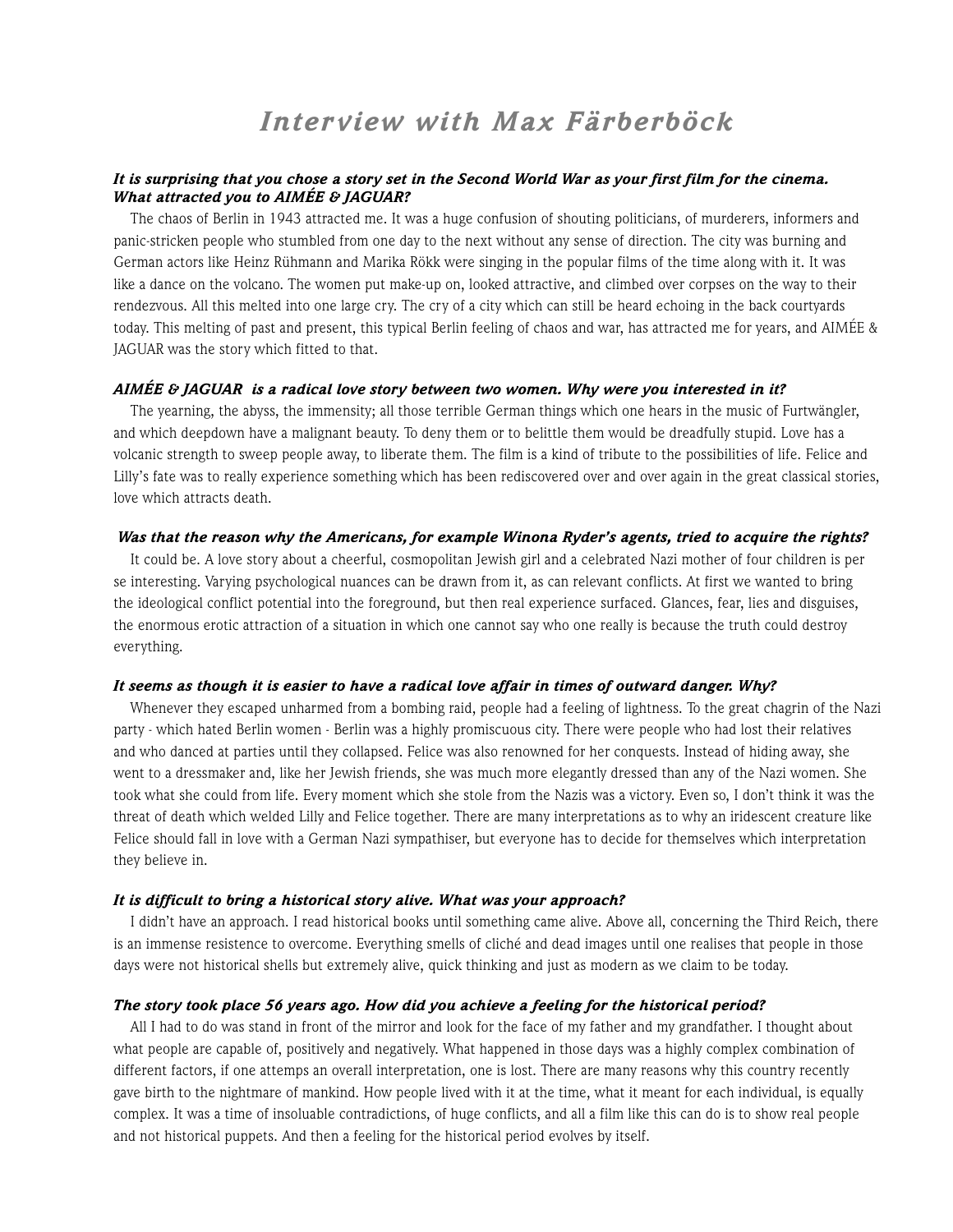#### *What is it like to make a film of a real story, and to know that Lilly Wust is still alive in Berlin today?*

To tell a true story you have to destroy everything and rebuild it. With luck you end up with a part of the poetry of truth, of concentrated experience. However there is a responsibility, an endeavour not to sell truth for less than it is worth. What it means in this case, I won't elaborate on here. It was important and challenging to avoid making a sentimental love story and yet to evoke the power of emotions, with all references to the historical period, the people and the possibly large ambivalence of their actions.

There is no jumbled moral in the film, no condemnation of the events, no aesthetic embellishment or avoidance of things which were hard and painful in real life. In other words, where there is dirt we have left it, but we have also shown the beauty.

#### *The film is dependent on the casting of Aimée and Jaguar. What was decisive for you?*

The film is dependent on all the actors, who hopefully achieve the right tone. Nevertheless Felice Schragenheim was not exactly an easy person. She loved life, children, she was informal, highly educated, rational and unrestrained. She enjoyed lying and she needed the truth. She was presumptuous, very susceptible erotically, and was ensalved by Lilly with all the power of her heart. She was daring, rapacious, and driven by fear. To convey all these emotions requires the kind of acting ability we see in other countries or in German films of the 1930s. Our films are edited more rapidly nowadays, but you can still see how vague, unlinear and imprecise much of the acting is. Maria Schrader is different. She can express all the variations of life without - and this was the more important - betraying Felice's secret.

When you read Lilly Wust's letters, you understand what it is like when a person begins to fly. I don't know any other contemporary German actress who is capable of abandoning sticky German film realism and who could so lightly and truly express the flight of Lilly's soul as Juliane Köhler. She shows us how cinema actresses acted at that time and how it has been copied by young German women, until film and life became one. Lilly Wust was completely inwardly torn and over-burdened when she discovered her second self, her truth. Juliane shows us what that means and what it is like to experience bitterness and not to recover for the rest of one's life.

#### *Out of the supporting cast, it is surprising that you chose Detlev Buck and Heike Makatsch , neither of whom one immidiately associates with historical roles.*

When I started working on AIMÉE & JAGUAR in January 1995, Heike was on television. She was attractive, husky and lively. I imagined that Felice and her friends were the girlies of their time. It was Heike's liveliness which pushed the story forwards for me. So she was there from the beginning, and I'm glad it stayed that way.

As far as Detlev was concerned, what could be more inspiring, than working with an actor and director, who is admired and loved throughout the country for his humor? What would he have done in those days anyway? Probably become a soldier. When he agreed to take the part, I thought, "If he does it, he will give everything." And that is what happened. He was just like Günther Wust. He also wanted everything. He wanted to be a good soldier, a father, lover and husband. Everything. With no central point or sense of direction. He only wanted to be there. And that is how Detlev plays the part, completely unpsychologically, direct, and always making an exhibition of himself. He is already dead before the bullet hits him.

#### *What was it like for you to become so deeply involved in this story and this historical period?*

The past and the present are separated only by a thin line. When one realises that the people in those days were not stupified lunatics but were close to the way we are now, it becomes clear that there is no shock for humanity which could not be repeated.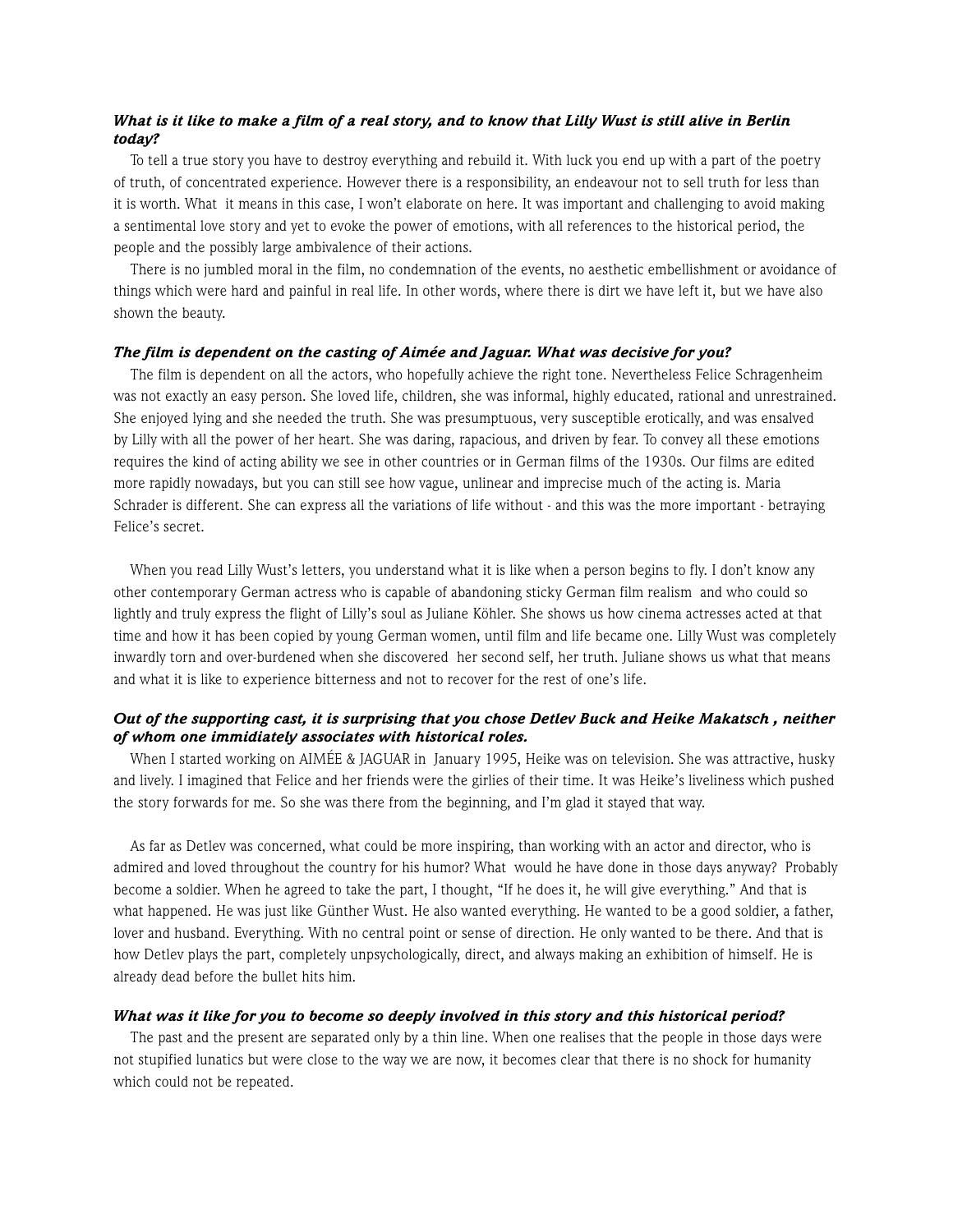## *Lilly Wust after 1945 What happened after AIMÉE & JAGUAR:*

In May 1945 when the war ended, Lilly Wust began to search for Felice Schragenheim. She waited at the station when trains were due from the East. She displayed missing person notices, and had an announcement read over the radio. She tried to find her amongst people who had survived the concentration camps, and she searched for her via the UNRRA (United Nations Relief und Rehabilitation Administration). In vain.

In the winter 1945-46 Lilly ran out of coal for heating. She moved to her parents' house with her youngest child. She began to write her "Tränenbüchlein / Book of Tears", in which she wrote down all the letters and poems which Aimée and Jaguar had written to one another. On 14th, 1948 Felice was declared dead by the district court at Berlin Charlottenburg. The time and place of her death are unkown. She probably died during one of the infamous death marches.

In spring 1949 Lilly attempted suicide.

In April 1950 Lilly remarried. Her husband, Willi Beimling, ran an electrical shop. She worked there all day long and cooked in the evenings. Later she described this marriage as "An absurd marriage undertaken in panic." In February 1951 she divorced. Since the end of the war Lilly has been intensely involved with Jewish culture. Her son Eberhard converted to Judaism and emigrated to Israel. At the age of 50 Lilly had her first full-time job. She worked as a cleaning lady at a textile factory in Berlin-Zehlendorf and became the "good spirit" of the staff.

In 1981 Lilly was awarded the Bundesverdienstkreuz (Order of the Federal Republic of Germany). After Felice's arrest she had sheltered three other Jewish women. Two weeks after the awards ceremony, Lilly nearly tripped over a stone which had been deliberately placed in front of her door. The door of her flat was smeared over and over with liquid manure.

Lilly Wust is 85 years old and lives in Berlin. Her diaries, Felice's papers, the photos, letters and poems are stored in two suitcases. After her death the suitcases will be handed over to her son in Israel.



## *Inter view with Lilly Wust*

#### *Are you touched by the fact that a film has been made about your life?*

I gave my story to the world. Now it is not my property anymore. The book already tore me away from my life, and now there's a film. Actually, I don't have anything to do with it. I flew to Cologne to see the shoot. I was there on the first day. I met Maria Schrader and Juliane Köhler. We liked one another. I'm very happy with the choice of these actresses, even though I would never have worn a cardigan like the one Juliane wears in the film.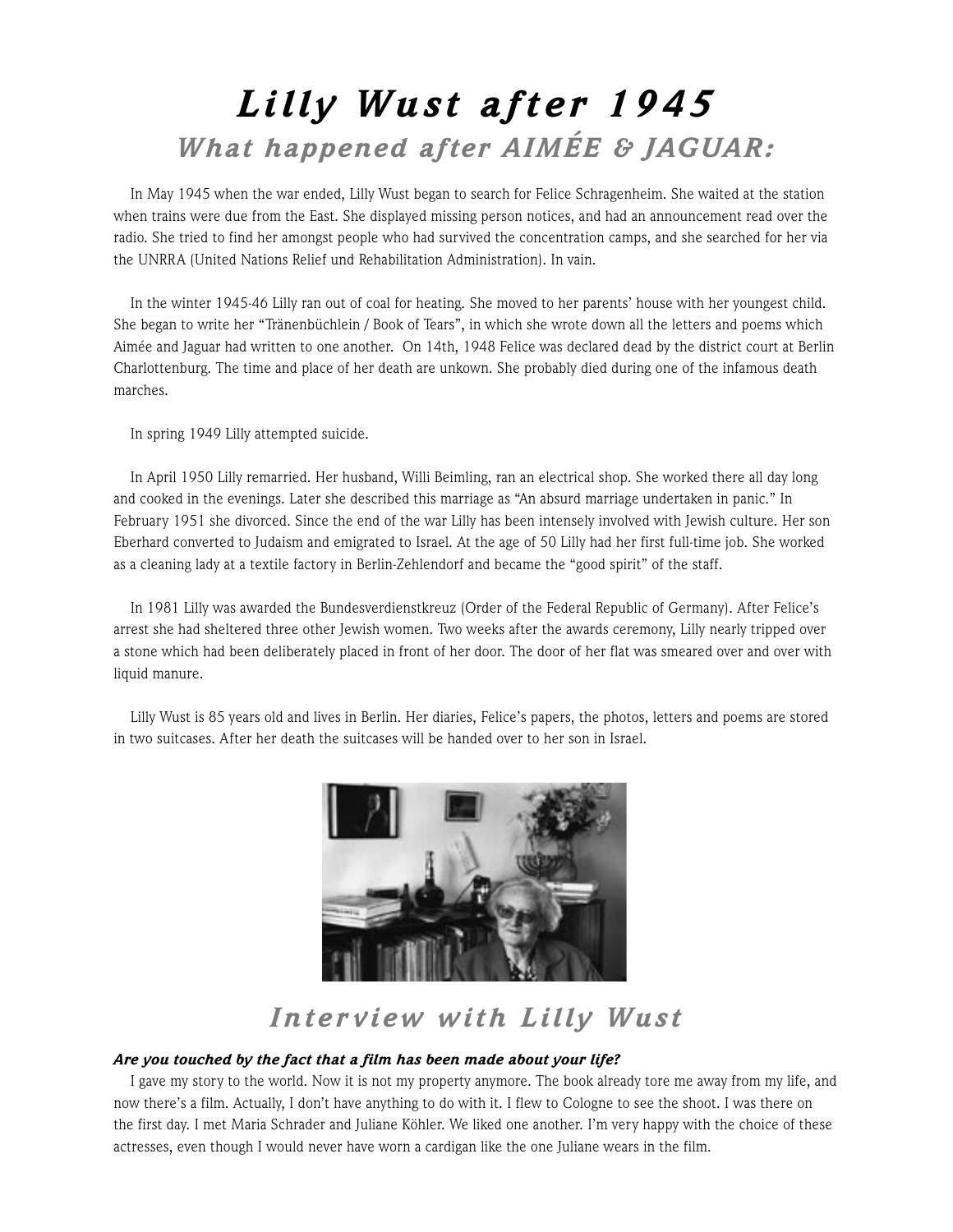#### *Isn't it strange when someone appears on screen and says "I am Lilly Wust"?*

Yes, it is. But Juliane Köhler is just right. I liked her a lot. She is reserved and very pretty. But Lilly isn't as important as Felice in this story.

#### *Did you think Maria Schrader was a good choice for the role of Felice?*

Yes. She is attractive, also very pretty, intelligent. Maria is perhaps more reserved than Felice. Felice was very cheerful.

#### *Do you remember the first time you met Felice?*

Of course. It was in Berlin, in the Café at Bahnhof Zoo. She was a very elegant young woman who always wore tailor-made clothes. She was bewitching, she was someone you like the minute they walk into the room. She had enormous strength. She was 8 when her mother died, 13 when her father died, which made her mature for her age.

#### *Did Felice court you immediately?*

She flirted with me right away. She was a real seductress. She showered me with flowers, complimented me. I liked that very much. Who wouldn't? We wanted to forget the war. We were rigorous with ourselves and with life. We were in danger every day. The Allies were approaching. The bombs were falling - so what? We wanted to live for the day without thinking about tomorrow. We didn't talk about it much. That's the way things were, there was no point in talking about it.

We danced a lot, talked about literature. I had been a good housewife until then. The people I met through Felice were lively, cosmopolitan. I thought they were wonderful. It was a different world. My husband was Prussian. Very German. He was a nice man, but we were not made for one another. I was never jealous when he had affairs.

#### *What about your many affairs?*

I was an attractive young woman. Men wanted me. So they had me! But it wasn't that many. In those days German mothers were supposed to be faithful to their husbands, but there was a lot going on behind the scenes.

#### *What was special about your relationship with Felice?*

Felice freed me. I loved her. I never stopped loving her. Suddenly, I knew who I was. I grew up for the first time because of her, even though I already had four children. I didn't get on with men. I always felt strange with them. I felt used, inferior. With Felice everything was right. I could give love - that was the big difference.

#### *How did you react when Felice told you the truth?*

It happened a month after she had moved in with me. She always disappeared for days. One night I questioned her. Normally, I don't ask questions. She always came up with new excuses. Then she said to me, »Will you still love me if you know who I am?« Then she told me. It was like watching a film. Everything became clear. I understood why she stayed away, why everything was so secretive. I embraced her. She was a person in need. I wanted to protect her. That was enough for me.

#### *Weren't you afraid for yourself and your children?*

I wasn't afraid. My four children protected me. When the Gestapo wanted to question me, I said to my eldest, "If I don't come back, look after your brothers." But the Gestapo didn't dare take a mother away from her four children.

#### *Did you and Felice talk about politics?*

Of course. There was a map on the wall and we followed the progress of the war. We listened to the BBC. Felice was not cautious when she was with me.

#### *How do you feel about the premiere of AIMÉE & JAGUAR?*

I think it will affect me deeply. The book has already changed my life. For years I was completely alone. I worked, came home, watched TV, slept. It was only on Sundays that I lived in the past. I have never stopped loving Felice, that is why I cut myself off from the world. I felt it was my responsibility towards Felice. I gave my consent for the book and the film because I wanted to create a memorial to Felice.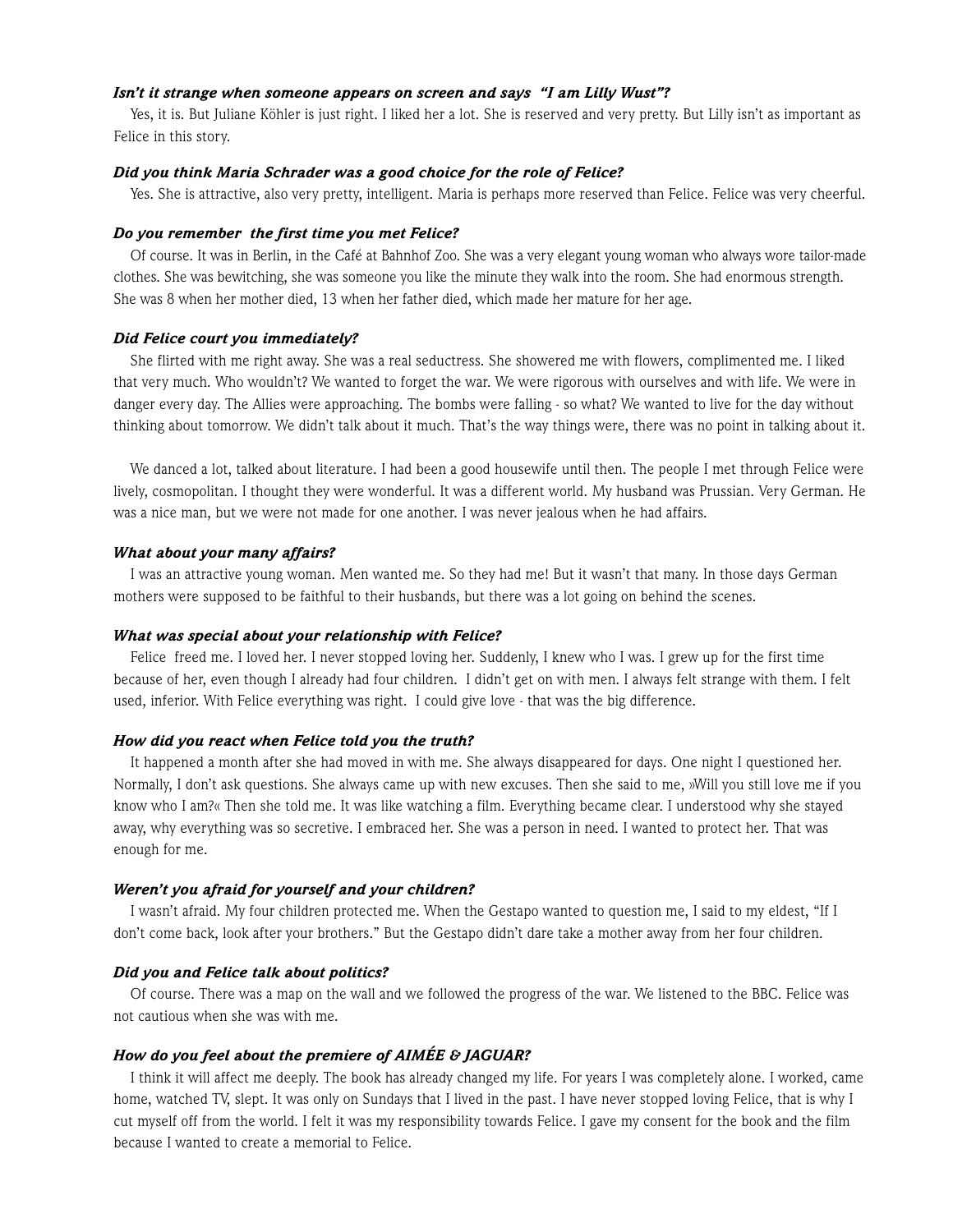### *ERICA FISCHER Author of the book AIMÉE & JAGUAR*



Erica Fischer was born in England where her parents had emigrated. In 1948 she and her parents returned to Austria. Since the late 1970s, Erika Fischer has worked as a journalist. She now lives and works in Berlin as a journalist, writer and translator.

When Lilly Wust was 80 years old, she told Erica Fischer her story. The book AIMÉE & JAGUAR was written after long, intense discussions, extensive research, and was based on the letters and poems which Felice and Lilly wrote. AIMÉE & JAGUAR was first published in 1994 and immediately entered the bestseller lists. It has now been translated into 11 languages. In 1998 it was published in paperback by dtv Verlag.

### *Inter view with Erica Fischer*

#### *Why were you interested in the story of these two women?*

Af first I was interested in Lilly Wust's transformation from German housewife and mother of four children into the passionate lover of a young Jewish woman. It was a story I had come across in the feminist movement of the 1970s, where women had got married and had children without ever admitting to themselves that they were attracted to other women. Suddenly they would fall in love and throw their whole past overboard. Lilly Wust received a pile of letters from all over Germany which showed that there were many such stories. While I was researching, I realised there was another story behind this first one, namely the transformation of a Nazi sympathising anti-Semite into a pro-Semite saviour of four Jewish women, and then the story became even more interesting. It became a very German story, capable of symbolizing the eternal German dilemma. At this point, because Lilly Wust refused to talk about her past in the Third Reich, my interest in the 'converted' Nazi sympathizer overshadowed the love story. I tried to allow all this ambivalence to flow into the book. I'm glad that Max Färberböck kept the ambivalence in the film.

#### *Don't you think that all the stories about war and persecution have been told by now? How can the young generation be interested in AIMÉE & JAGUAR ?*

The true stories are only just coming to light. Sadly, many of them will die with their protagonists. In the decades immediately following the war, victims and perpetrators were both silent. The perpetrators (and their children) are still silent, but in contrast, many of the victims feel the need to speak. Many will take their silence to the grave. I don't blame them. In the first decades after the war most of the stories which were told were simplistic. Apart from a few exceptions, such as Primo Levi, no one said that the victims' reactions to the horrors brought about in their lives by the Nazis were extremely varied. Now enough time has passed for us to be able to describe the ambivalence and the nuances on the side of the Jewish victims as well as on the side of the perpetrators and Nazi sympathisers. I think these stories are extremely important in order to free the victims from the anonymous mass and to present them as people with complex thoughts, feelings and behaviour. And we must stop seeing the perpetrators as demons. We can only think about how much negative potential there is in many of us and what social efforts are needed to keep it under control if we admit that they were human beings too.

#### *What did it feel like to attend the film shoot of a story you had written?*

I visited the set twice: once at the town hall in Schöneberg, which was serving as the Reichssicherheitshauptamt, and once at a night shoot on a Kreuzberg street. I think it is wonderful that the story I wrote down has been reborn in so many manifestations. There was the translation into 11 languages, several national and foreign TV and radio documentaries, some oil paintings of Felice Schragenheim, an exhibition about the life of Felice Schragenheim, a theatre play, a scenic reading, a musical version of Felice's poems, and now the feature film as a high point. It was exciting to attend the shoot. I understood what hard work it is to repeat a short scene over and over again with the same effort. Maria Schrader was like a brave little soldier, showing the same facial expression on command. On the night shoot in Berlin-Kreuzberg, I was impressed by how an illusion of reality can be created through lighting and darkness and an old car, despite the crowd of people standing or walking busily around. It had a magical effect on me. It was a mild summer evening, the actresses were wearing winter coats and thick scarves, and I couldn't tear myself away.